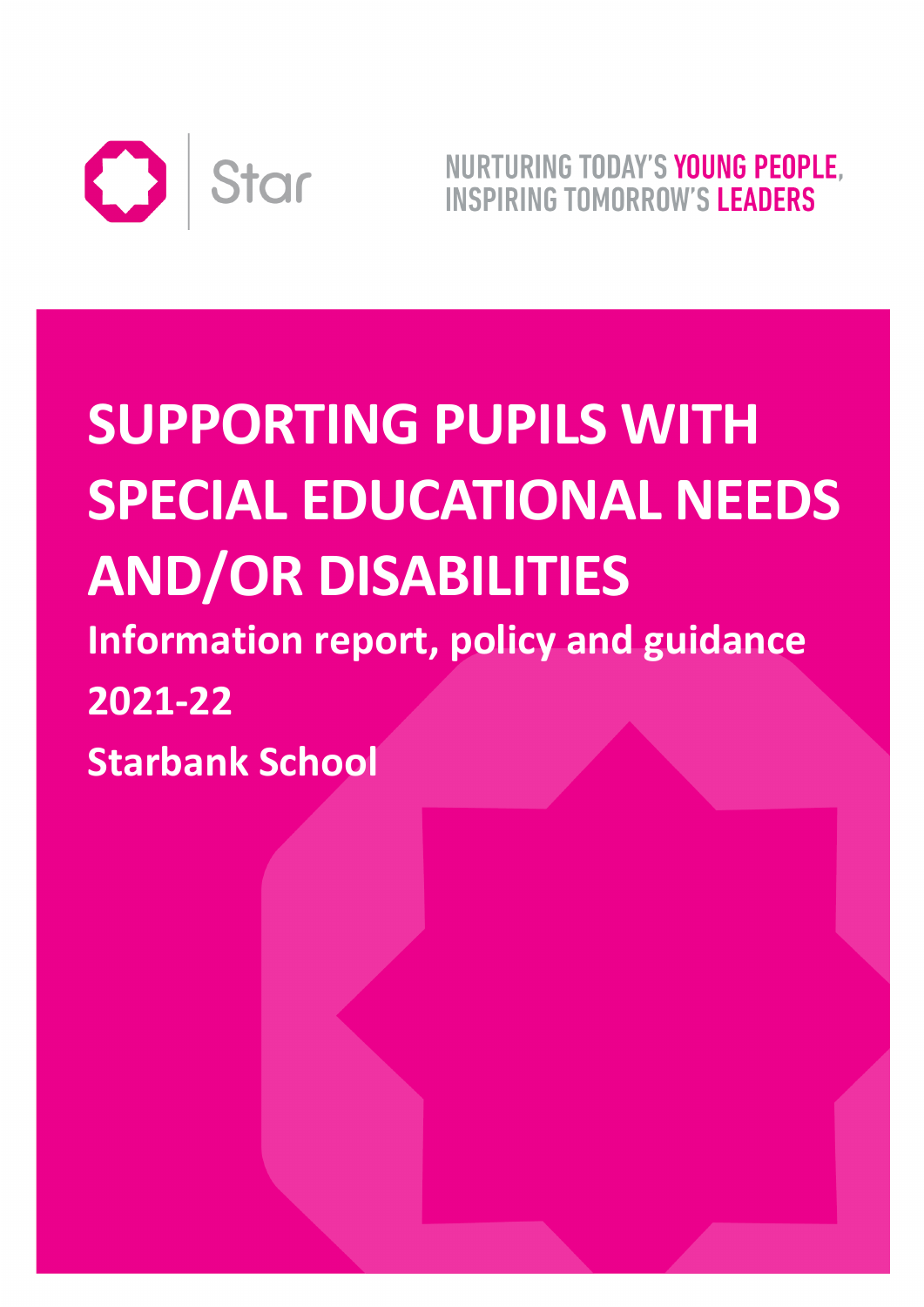# **Document control**

| This document has been<br>approved for operation within: | <b>All Trust Schools</b> |
|----------------------------------------------------------|--------------------------|
| Date effective from                                      | <b>July 2021</b>         |
| Date of next review                                      | <b>July 2022</b>         |
| <b>Review period</b>                                     | 1 Year                   |
| <b>Status</b>                                            | Statutory                |
| Owner                                                    | <b>Star Academies</b>    |
| <b>Version</b>                                           | 8                        |

# **Summary of changes in this version**

## **Information**

- The document covers the Information Report as well as the policy.
- Changed from SEN to SEND to include pupils with special educational needs and/ or disabilities.
- Points 45-47 cover reasonable adjustments in line with new NPQ requirements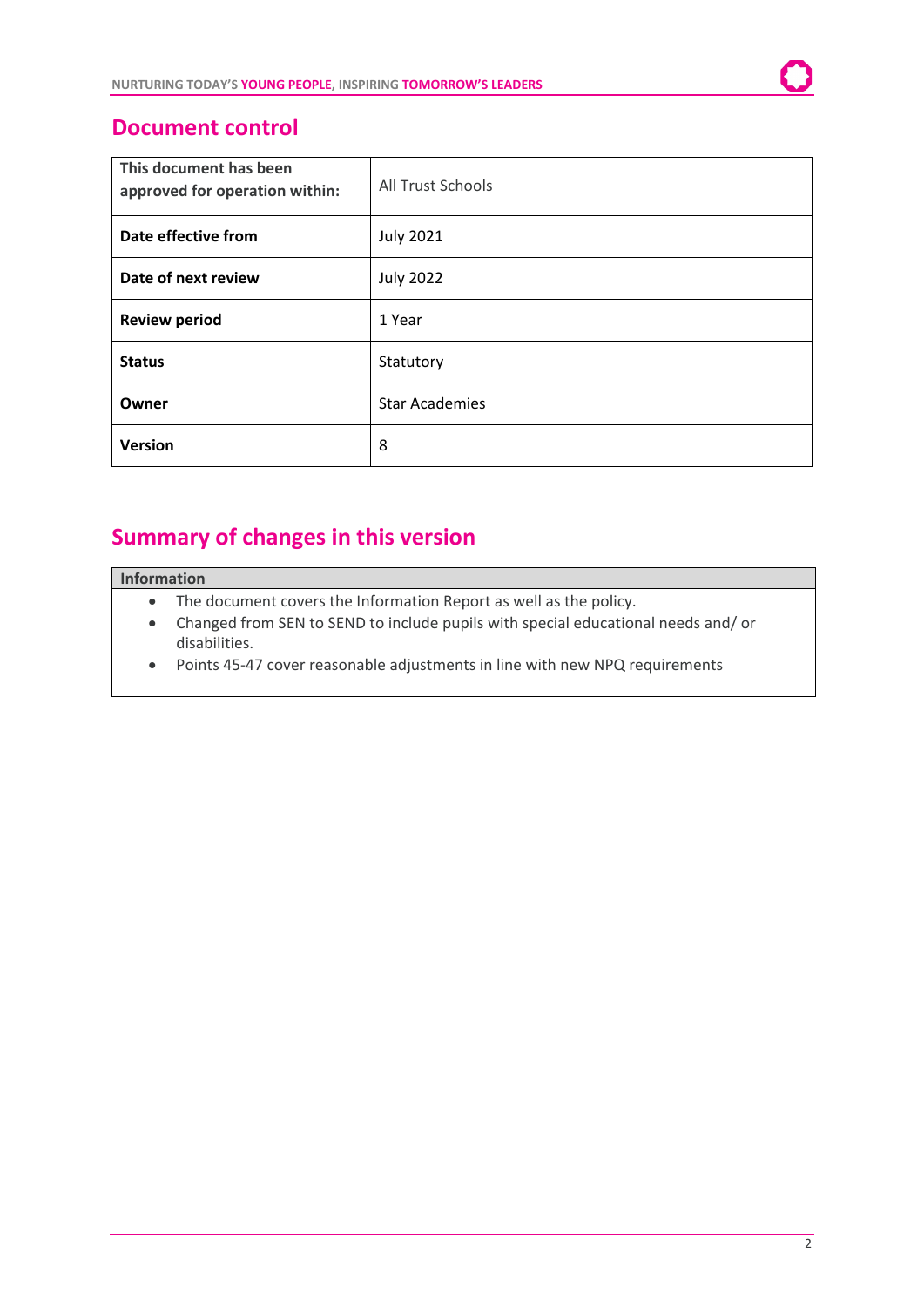# **Contents**

| How we identify pupils who are having difficulties with learning and/or special educational needs |
|---------------------------------------------------------------------------------------------------|
|                                                                                                   |
| Arrangements for consulting children and young people with SEND and involving them in their       |
|                                                                                                   |
|                                                                                                   |
| The approach to teaching children and young people with SEND and how adaptations are made to      |
|                                                                                                   |
| The expertise and training of staff to support children and young people with SEND, including how |
|                                                                                                   |
|                                                                                                   |
|                                                                                                   |
|                                                                                                   |
|                                                                                                   |
| How funding is made available to school to meet the needs of pupils who have special educational  |
|                                                                                                   |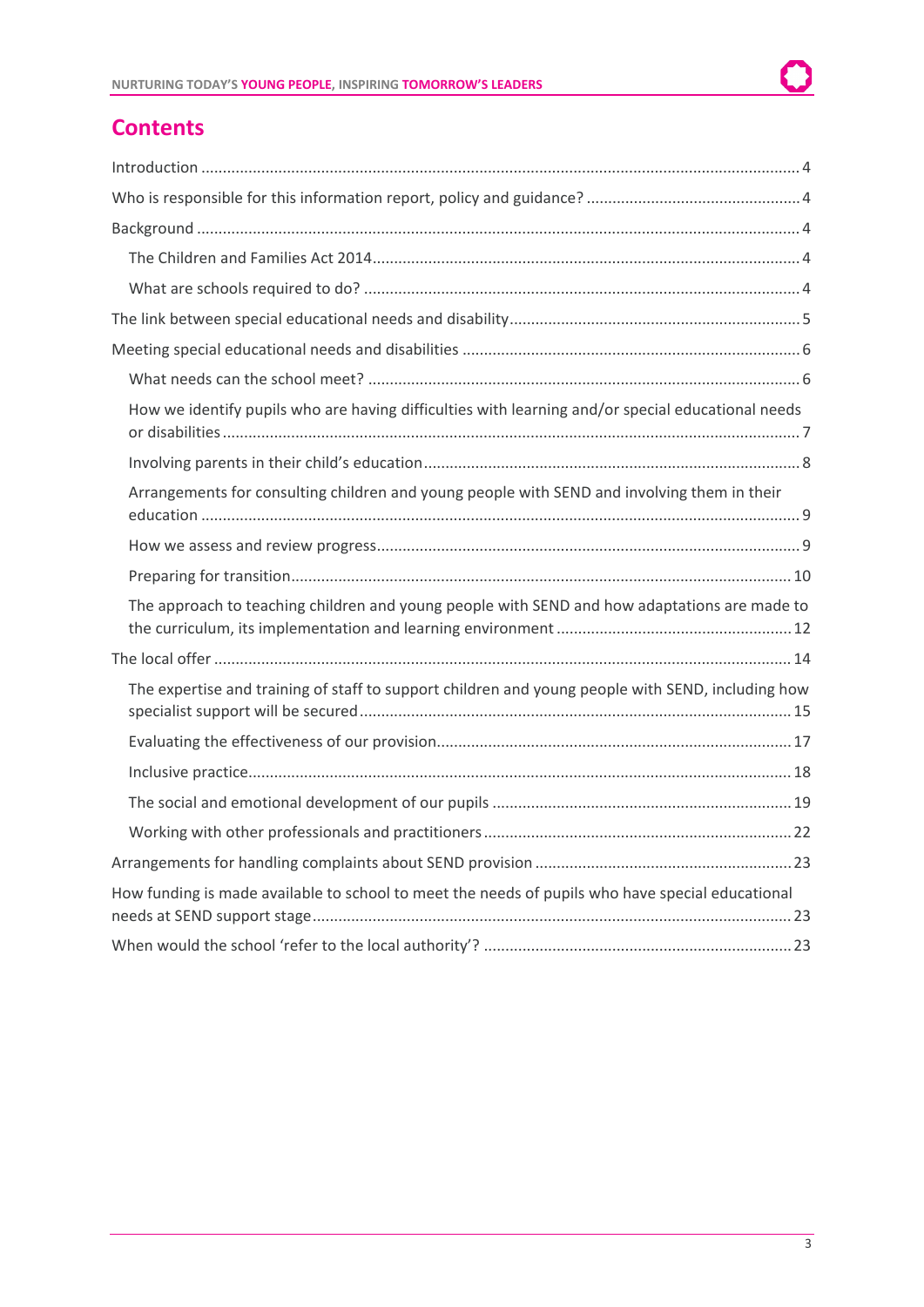# <span id="page-3-0"></span>**Introduction**

- 1. This document sets out how Starbank Primary School provides support to ensure that children and young people who have special educational needs and/or disabilities can access an education which is inclusive and responsive to their individual needs. It describes our graduated response to providing support, which will enable all our pupils to succeed and have high aspirations.
- 2. It describes the national requirements introduced by The Children and Families Act 2014 and how the school will meet the requirements through the funding made available to us through our budget and through other funding streams. It also sets out under what circumstances we would refer to the local authority for an education, health and care needs assessment.

# <span id="page-3-1"></span>**Who is responsible for this information report, policy and guidance?**

- 3. The trust has overall responsibility for the effective operation of this policy/guidance and for ensuring compliance with the relevant statutory or trust framework. The trust has delegated dayto-day responsibility for operating the information/policy/guidance to Star Central, the local governing body and the principal of each trust school. The Associate Principal for Starbank School Bierton Road is Hajra Rifat, Starbank School Hob Moor Road is Navdeep Malhi and Starbank School Starbank Road is Nadim Riaz.
- 4. The local governing body and senior leadership team at each trust school has a specific responsibility to ensure the fair application of this policy/guidance and all members of staff are responsible for supporting colleagues and ensuring its success.

# <span id="page-3-2"></span>**Background**

## <span id="page-3-3"></span>**The Children and Families Act 2014**

- 5. The Children and Families Act is wide ranging, but this document is linked only to the areas which are about children and young people who have special educational needs/disability (SEND). The Act sets out a new context for ensuring that children and young people who have SEND are supported to access and benefit from the range of educational opportunities that are available, so that they are enabled to have fulfilling lives as members of their community. The Act is supported by statutory guidance, 'Special educational needs and disability code of practice: 0- 25'. It is this guidance to which all local authorities, all publicly funded early years and education settings, including academies and free schools, and a range of national and local NHS bodies must 'have regard'.
- 6. The Children and Families Act introduced a new statutory education health and care plan (EHCP) which replaced statements of SEND. The Act also introduced a single pre statutory stage called 'SEND Support' and this is relevant at all age levels and educational settings.

## <span id="page-3-4"></span>**What are schools required to do?**

7. Schools and governing bodies have responsibilities to ensure that they plan on the basis that, at all times, some individuals and groups of children/young people will be experiencing difficulties with learning. At our school we follow the advice of the Code of Practice to ensure that we follow a cycle of 'assess, plan, do, review' which leads to an ever-increasing understanding of needs and how to address them. This is known as the 'graduated response'. In addition, there are specific duties on us and our governing body to: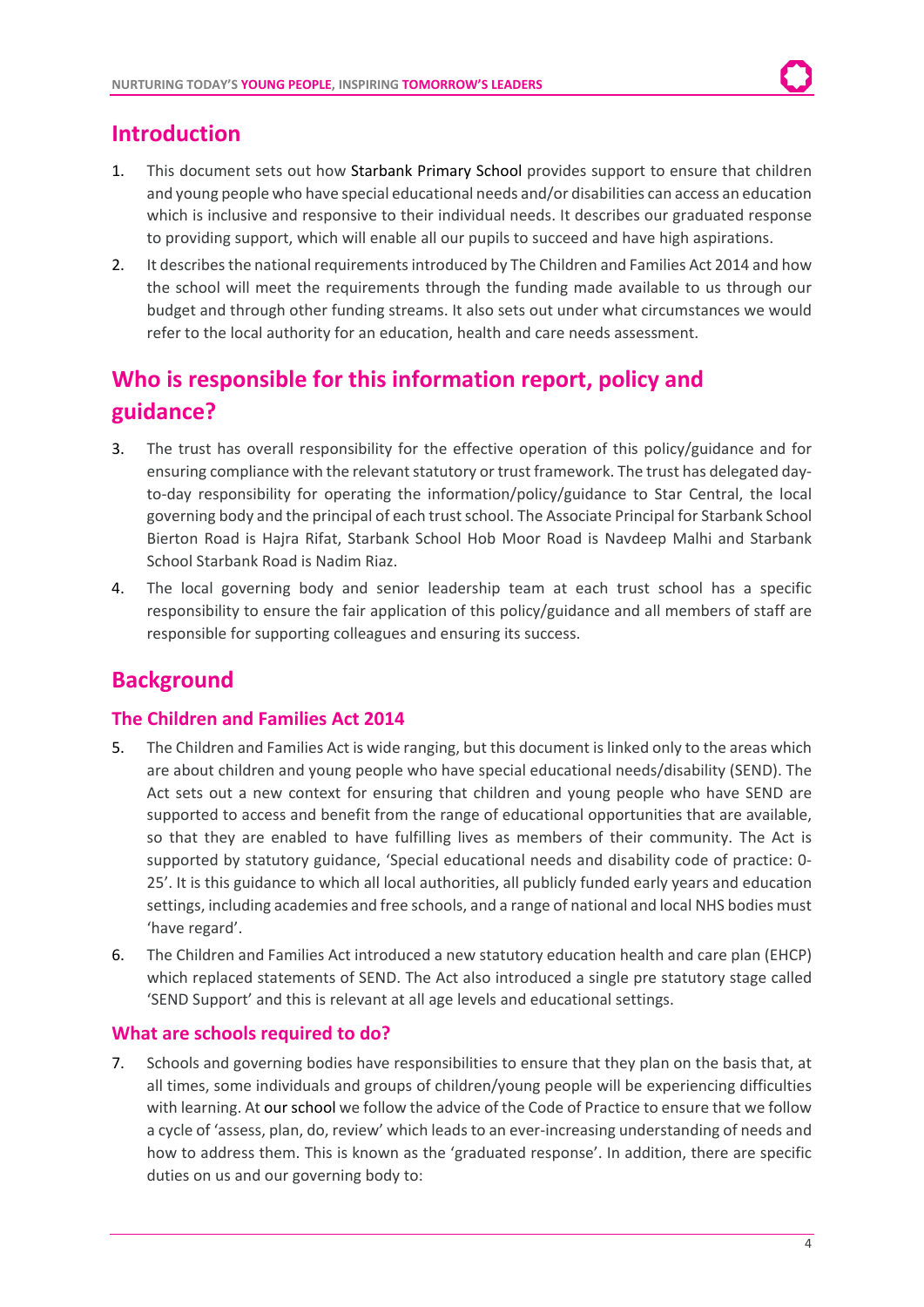- publish information on the school website about the implementation of the governing body's policy for pupils with SEND
- identify pupils with SEND, ensure parents are informed and provision is made in line with SEND and Disability Code of Practice and comply with Children and Families Act 2014 legislation
- publish the SEND policy and the school's Local Offer (in conjunction with parents, pupils and the local authority) on the school website and review regularly
- publish information on SEND funding and provision and monitor expenditure
- appoint a SEND governor and Special Educational Needs Coordinator (SENDCO) (see SEND Regulations 2014) The primary SENDCO at Starbank School is Amanda Perry.
- maintain a current record of number of pupils with SEND
- ensure SEND provision is integrated into the school improvement plan
- monitor progress of SEND pupils and ensure provisions specified in statements/education, health and care plans are in place
- ensure all policies take SEND into account through the equality impact assessments
- keep under constant review the arrangements for pupils present and future with a disability
- willingly admit all pupils who meet admissions criteria, whether or not they have SEND

# <span id="page-4-0"></span>**The link between special educational needs and disability**

- 8. Many children and young people who have special educational needs may also have a disability. The Equality Act 2010 defines disability as '…a physical or mental impairment which has a long term and substantial adverse effect on their ability to carry out normal day to day activities'. In this context, 'long term' means over a year and 'substantial' means 'more than minor or trivial'. This definition includes long term health conditions such as asthma, diabetes, epilepsy, cancer and sensory impairments. Many children and young people who have these medical/health conditions will not have special educational needs and their safe and full access to learning and progress will be covered by the duties set out in The Equality Act, including the requirement on all public bodies to make reasonable adjustments.
- 9. This means that, where a child or young person has a disability, the way in which their needs are met will depend on the impact the disability has on their access to education. If, with the appropriate non-discriminatory practices and reasonable adjustments, they can access education and make progress commensurate with their peers by accessing the resources 'normally available' to their educational setting, there will not be a need for them to be protected by an education, health and care plan. Some of these children and young people with long term health conditions should have a health care plan which addresses their safety, health and wellbeing whilst in the early years, school or college setting. The Department for Education (DfE) have published guidance, 'Supporting pupils at school with medical conditions' which can be found at: <https://www.gov.uk/government/publications/supporting-pupils-at-school-with-medical-conditions--3>
- 10. We have used this guidance to develop our policy in school.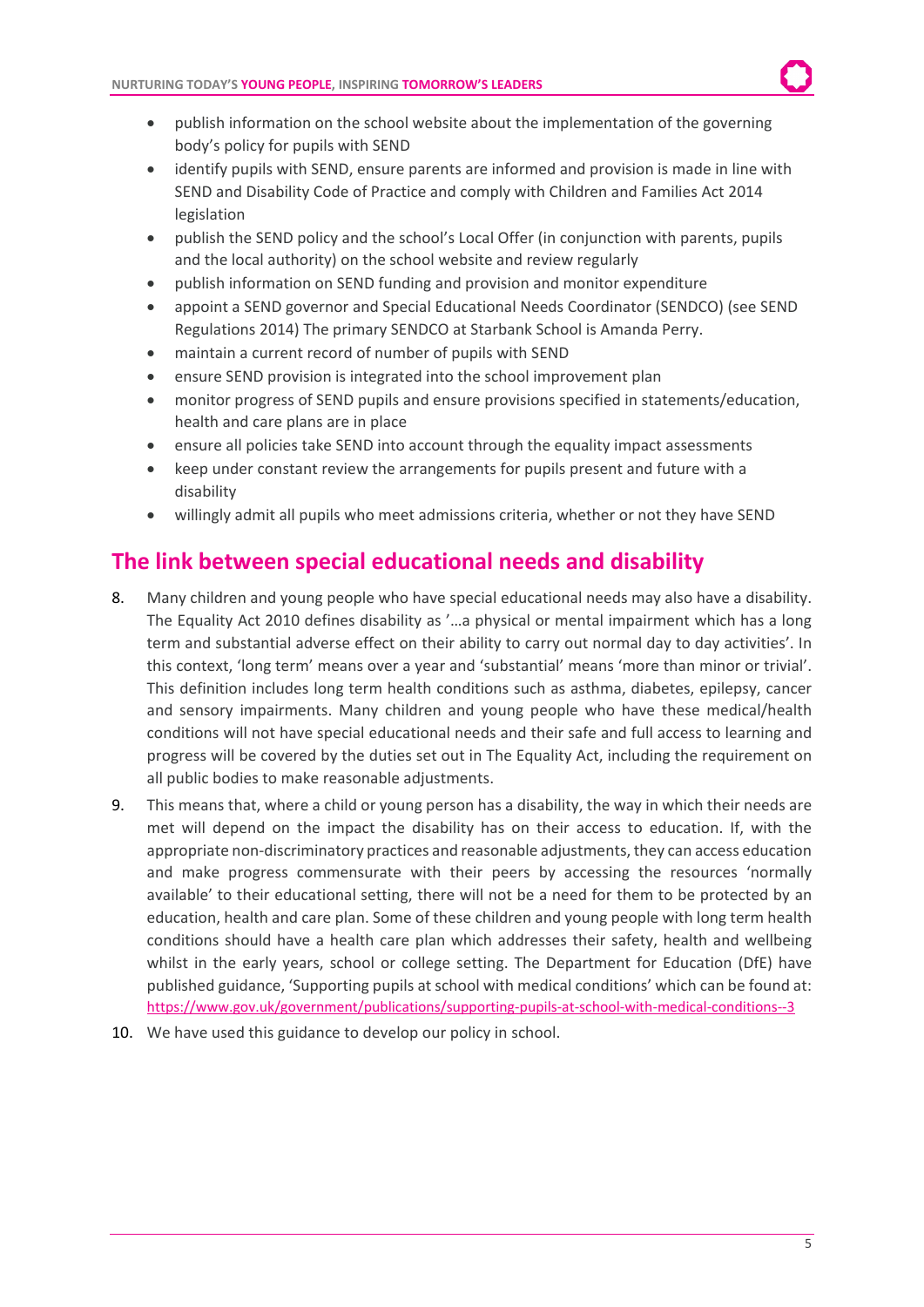# <span id="page-5-0"></span>**Meeting special educational needs and disabilities**

## <span id="page-5-1"></span>**What needs can the school meet?**

11. A child or young person has special educational needs if they have a learning difficulty or disability which calls for special educational provision to be made for him or her. The Code of Practice (CoP)(2014) has the following definitions in paragraphs xiii to xvi.

A child of compulsory school age or a young person has a learning difficulty or disability if he or she:

- has a significantly greater difficulty in learning than the majority of others of the same age, or
- has a disability which prevents or hinders him or her from making use of educational facilities of a kind generally provided for others of the same age in mainstream schools or mainstream post 16 institutions

A child under compulsory school age has special educational needs if he or she is likely to fall within the definition in paragraph xiv when they reach compulsory school age, or would do if special educational provision was not made for them.

12. The Code of Practice defines special educational provision in paragraph xv as follows:

Special educational provision for children aged two and over is educational provision that is additional to or different from that made generally available for other children or young people of the same age by mainstream schools, maintained nursery schools, and mainstream post 16 institutions or by relevant early years providers. For a child under two years of age, special educational provision means educational provision of any kind.

- 13. National figures continue to suggest that as many as 1 in 5 children and young people are, at some stage, considered to have special educational needs. This means that mainstream schools, in particular, will always be employing a range of strategies to stimulate the learning of individual or groups of children.
- 14. Although the needs of children and young people often cross more than one 'area of need', the CoP uses four main categories of need
	- communication and interaction
	- cognition and learning
	- social, emotional and mental health difficulties
	- sensory and/or physical needs
- 15. At Starbank Primary School we will ensure that we meet the needs of all our pupils through the provision we have available, the advice and support of other specialist professionals and practitioners and by ensuring that we have the resources available. We have an Access and Inclusion Team who lead the support for pupils with SEND. With this support we can confidently meet the following needs:
	- hearing impairment
	- visual impairment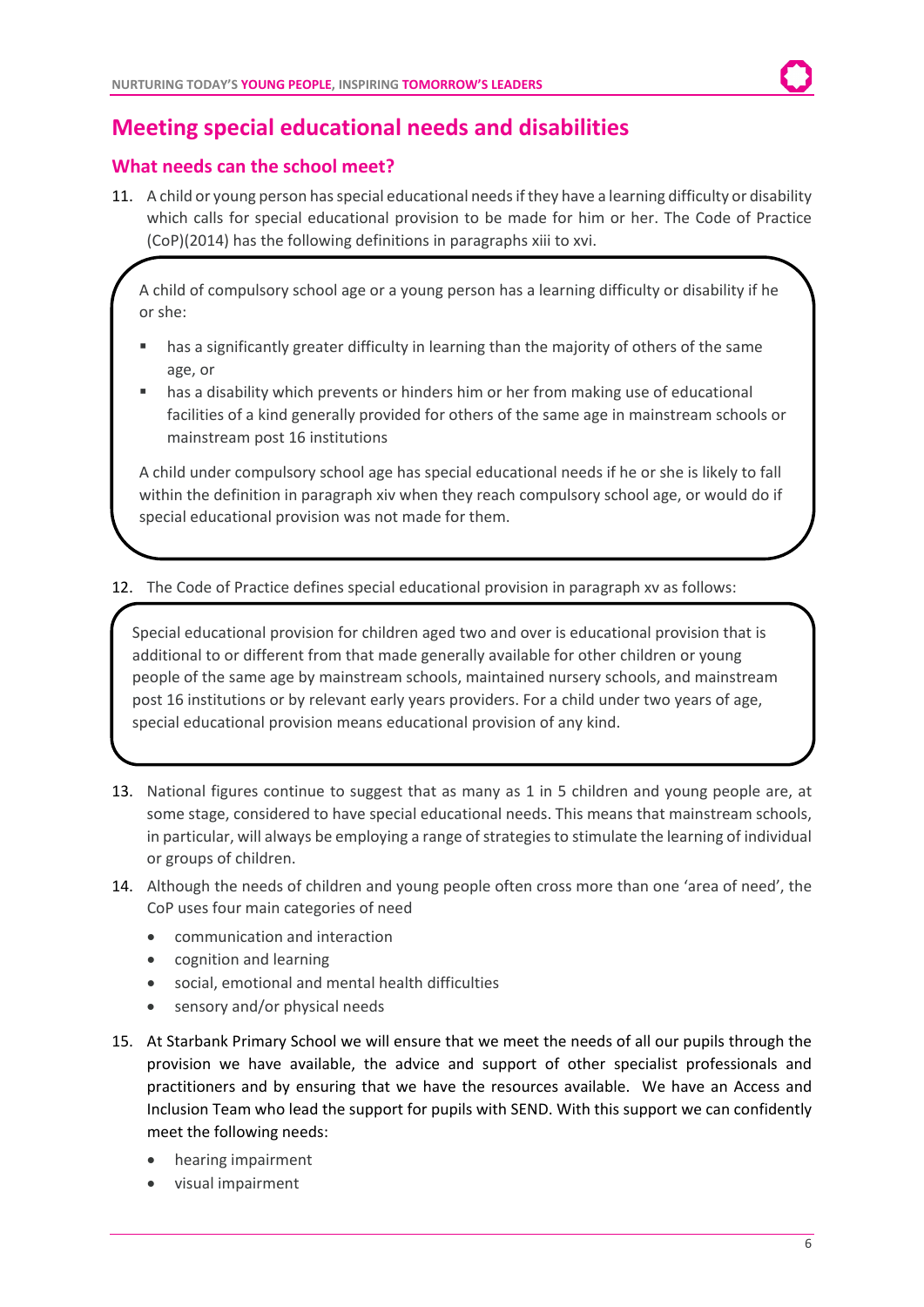- cognition and learning difficulties;
- physical disabilities;
- speech, language and communication difficulties;
- autistic spectrum disorders;
- dyslexia;
- social, emotional and mental health difficulties

# <span id="page-6-0"></span>**How we identify pupils who are having difficulties with learning and/or special educational needs or disabilities**

- 16. The identification of SEND is built into the overall approach to monitoring the progress and development of all pupils.
- 17. The school assesses each pupil's current skills and levels of attainment on entry through baseline and standardised screening tests (e.g. CAT tests, reading tests), building on information from previous settings and key stages where appropriate. At the same time, the school considers evidence that a pupil may have a disability under the Equality Act 2010 and, if so, what reasonable adjustments may need to be made for them.
- 18. Parents, the class teacher or other professionals, within or outside the school, may also express concerns which trigger an assessment. These may refer to a child's difficulties in coping with the normal demands of the school with regard to: attendance; punctuality; social concerns; medical concerns; speech and language; learning; behaviour; and possible neglect or abuse. Where a pupil routinely demonstrates challenging behaviour, the possibility that poor conduct is being driven by an underlying unmet special educational need must be fully explored using appropriate diagnostic tools.
- 19. Class and subject teachers, supported by the senior leadership team, make regular assessments of progress for all pupils. These seek to identify pupils making less than expected progress given their age and individual circumstances. Pupils have termly formal assessment to ensure that all pupils are 'on track' to achieve their learning targets. This process allows for the identification of needs where this has not taken place through initial assessment.
- 20. The school is also alert to other events that can lead to learning difficulties or wider mental health difficulties, such as bullying or bereavement. Where there are long lasting difficulties, the school will consider whether the pupil has SEND.
- 21. When identifying SEND, the school is mindful of the following:
	- slow progress and low attainment do not necessarily mean that the child has SEND
	- attainment in line with chronological age does not mean there is no learning difficulty or disability
	- pupils with English as an additional language who require support should not be regarded as having SEND unless assessment shows that they have learning difficulties in addition to second language support
	- persistent disruptive or withdrawn behaviours do not mean that a pupil has SEND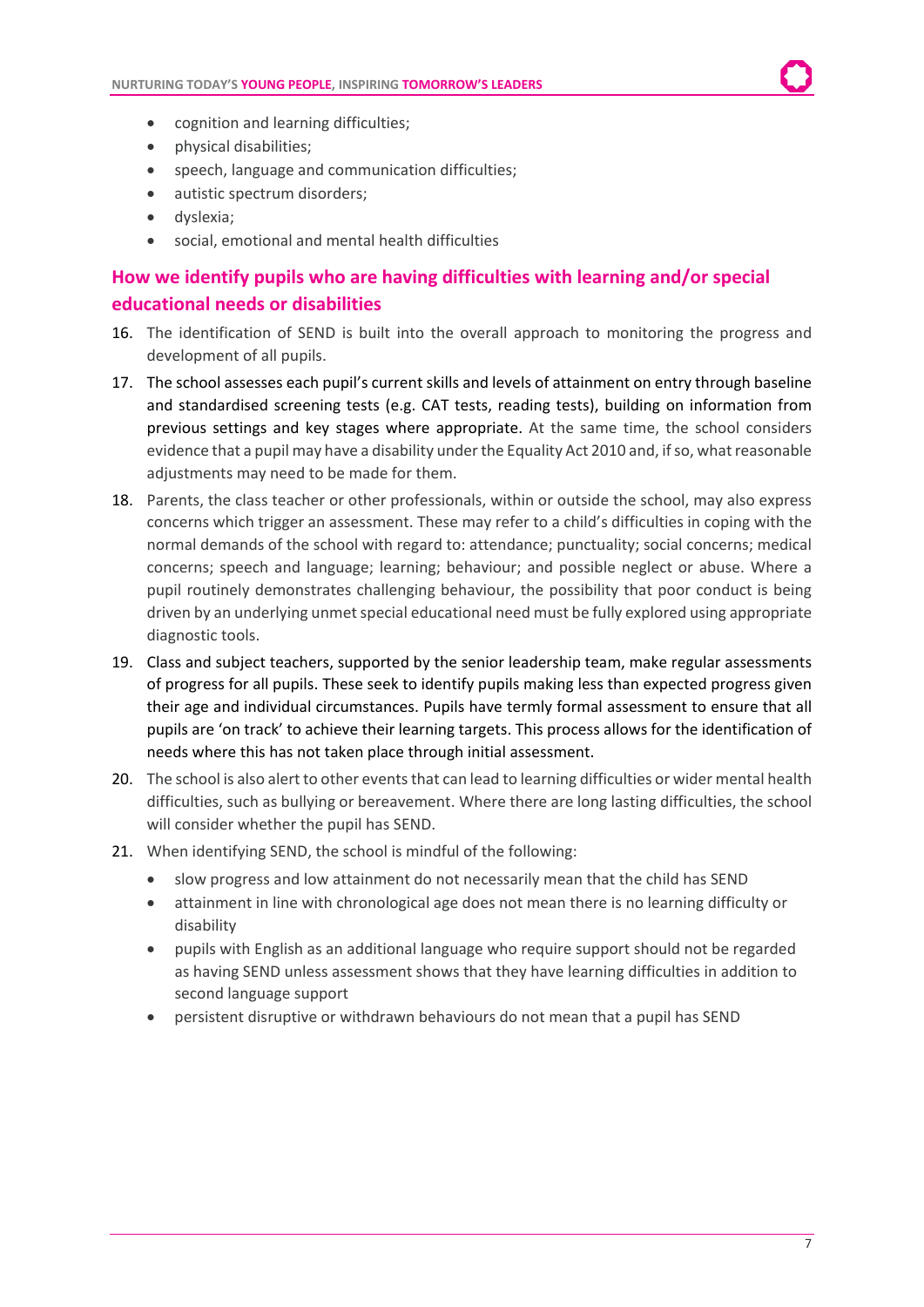In deciding whether to make special educational provision, the teacher and SENDCO should consider all of the information gathered from within the school about the pupil's progress, alongside national data and expectations of progress. This should include high quality and accurate formative assessment, using effective tools and early assessment materials. For higher levels of need, schools should have arrangements in place to draw on more specialised assessments from external agencies and professionals.

Code of Practice 6.38

- 22. In line with the CoP 'graduated response', the school develops a personalised approach involving support and intervention for those pupils who may not achieve expected progress. If pupils do not make adequate progress as a result of quality-first teaching then pupils are assessed to identify their individual needs as the first stage in the 'assess-plan-do-review' cycle.
- 23. Where it is decided that a pupil does have SEND, the pupil is added to the SEND Register and parents are formally informed that the school has decided to provide SEND support.

## <span id="page-7-0"></span>**Involving parents in their child's education**

Where it is decided to provide a pupil with SEND support, the parents **must** be formally notified, although parents should have already been involved in forming the assessment of needs as outlined above. The teacher and the SENDCO should agree in consultation with the parent and the pupil the adjustments, interventions and support to be put in place, as well as the expected impact on progress, development or behaviour, along with a clear date for review.

Code of Practice 6.48

- 24. Parents are key partners in their children's education. Evidence shows that children make most progress when their key adults work together. The school demonstrates this by:
	- always discussing any concerns we have with the pupil's parents at the earliest point
	- listening, and hearing, what parents say
	- identifying any outcomes to be achieved with parents
	- planning any interventions with parents
	- meeting with parents to review their child's interventions and progress
	- being honest, open and transparent about what we can deliver
	- making sure parents know who to contact if they have any concerns
- 25. Where children and young people are 'looked after' by the local authority we have an additional role as we are all corporate parents. National figures show that children who are looked after are significantly over-represented at school support stages and through statutory needs assessments. In order to ensure that we are responding appropriately we:
	- do not make assumptions based on a pupil's care status
	- monitor the progress of all our children who are looked after termly
	- have an up-to-date personal support plan which is easily understood by everyone involved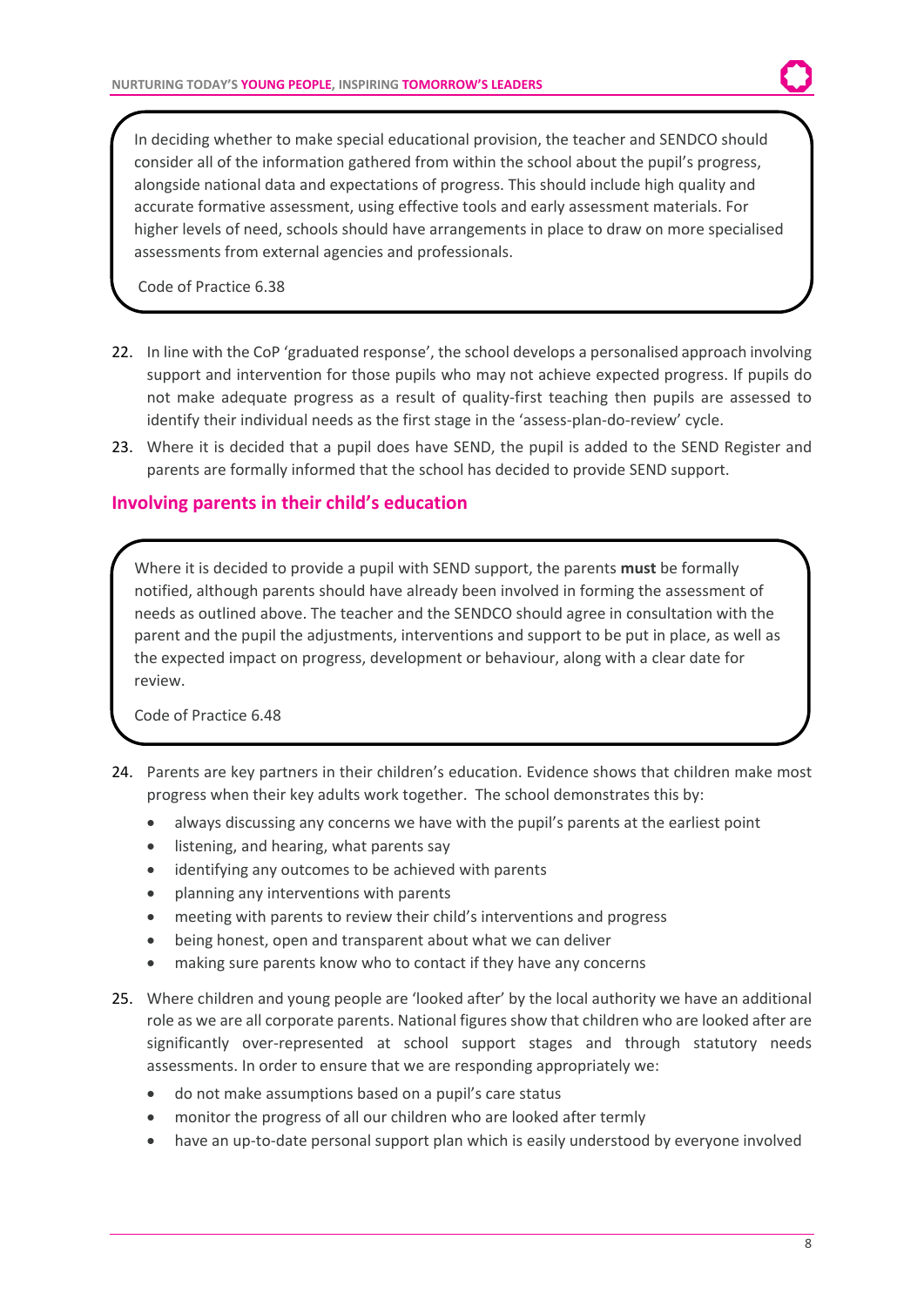

- ensure close working with the specialist services who support children who are looked after including the LAC nurse, social worker and virtual headteacher
- normalise life experience wherever possible
- ensure our children who are looked after, especially those with SEND, are fully included in the activities available, accepting that sometimes this will mean additional arrangements to allow them to take part in activities

# <span id="page-8-0"></span>**Arrangements for consulting children and young people with SEND and involving them in their education**

- 26. The Children and Families Act is clear that:
	- all children and young people need to be supported to develop aspirations for their future lives as active members of their community
	- all children and young people have the right to have their voice heard
	- all children and young people should be involved in discussions about their learning, progress and how provision is made
- 27. The school ensures all pupils are encouraged and supported to make their views known. Strategies we use include written comments, talking to a preferred adult, friend or mentor, drawing etc.
- 28. All pupils are also encouraged to monitor and judge their own progress in a positive and supportive environment. Any interventions or strategies are fully explained and discussed with pupils.
- 29. Pupils whose learning is vulnerable and who require individualised support, are supported by a pupil support plan which identifies the areas of need, the outcomes which need to be achieved and the provision which will be required to meet those outcomes. All plans use a person-centred approach which puts children, young people and their families at the centre and advocates that everyone has the right to exercise choice and control in directing their lives and support. When writing a pupil support plan, we discuss the individual targets on the plan with pupils and identify their achievements and areas for development from the work they have done in class or otherwise.
- 30. Pupils who have education health and care plans are also consulted through the pupil advice paperwork in preparation for their SEND interim and annual reviews and are also present at part of the meeting where appropriate.
- 31. Any reviews undertaken are always outcome focussed, where outcomes reflect what is important to, and for, the pupil.

## <span id="page-8-1"></span>**How we assess and review progress**

32. In supporting pupils with SEND, the school follows a cycle of 'assess, plan, do, review' which leads to an ever-increasing understanding of needs and how to address them. This is known as the 'graduated response'.

#### **Assess**

- The class teacher carries out a clear analysis of the pupil's needs, supported by the school's SENDCO.
- The analysis includes data on progress, attainment, approaches to learning, the views of the pupil and their parent/carers and advice from any other support staff (including external agencies where necessary).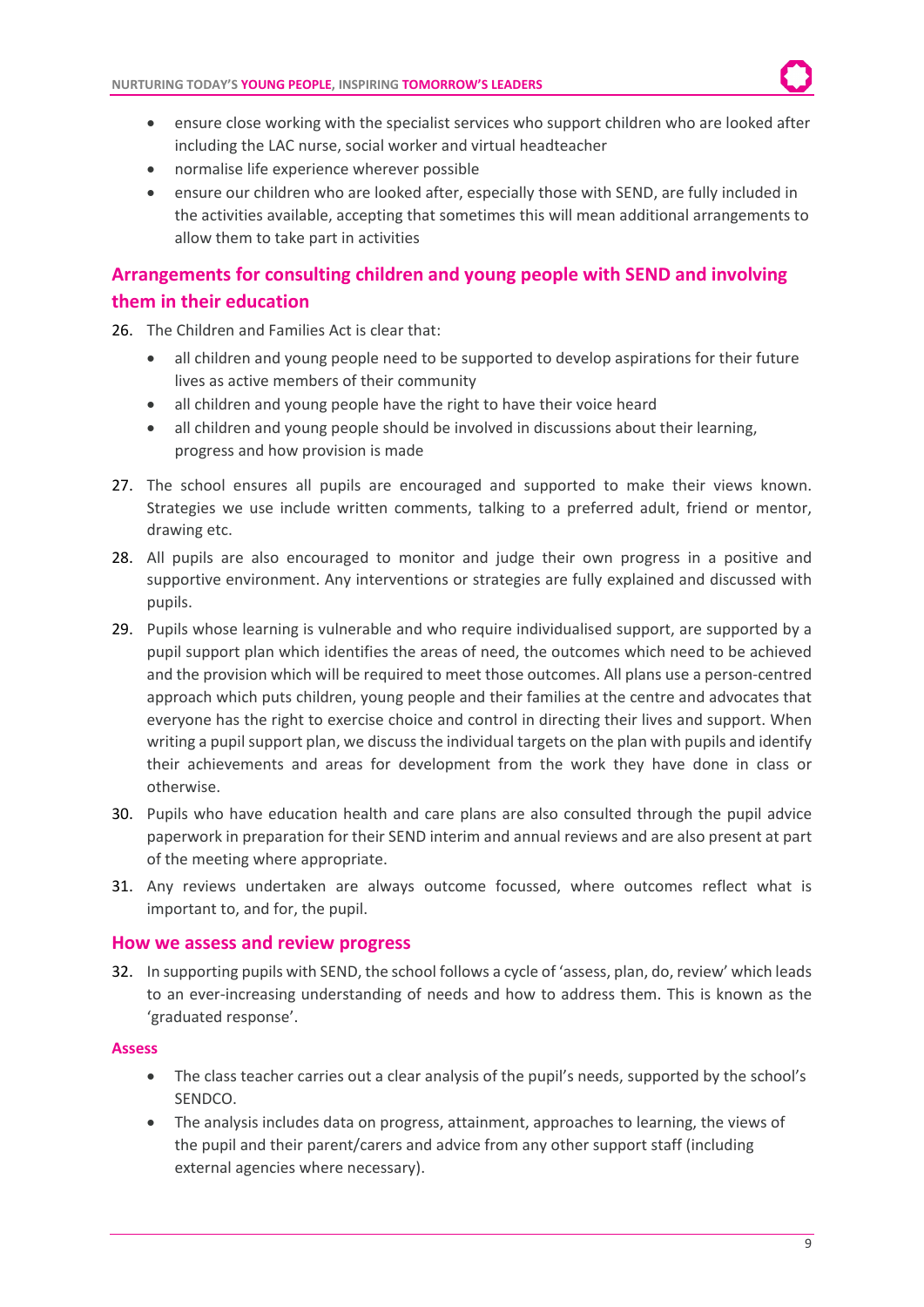#### **Plan**

- We notify parents formally that the school has decided to provide a pupil with SEND support.
- We plan provision which can remove the barriers to learning for the pupil using evidence based and effective teaching approaches, appropriate equipment, strategies and interventions.
- All those working with the pupil are informed of their individual needs, the support that is being provided and any teaching strategies that are required.
- Where behaviour is an area of concern we use a behaviour support plan which draws on an analysis of antecedents, behaviour and consequences.
- We draw up a Pupil Support Plan.

#### **Do**

- We provide support which may include differentiation, additional programmes, small group and/or individual support.
- The class teacher retains the responsibility for the learning of the pupil even if the pupil is receiving support away from the rest of the class, for example, in a small group.
- Support with further assessment of the pupil's strengths and weaknesses, problem solving and advising on the implementation of effective support is provided by the SENDCO.

#### **Review**

- We review the pupil's progress and development at least termly as part of the pupil support plan review and decide on any changes to be made in consultation with the pupil and their parent/carer.
- Each term, where a pupil's levels/grades are below nationally expected averages and/or pupils are not on track to make expected progress, a performance review meeting is arranged. Attended by parents and led by the senior leadership link, these meetings centre on targets setting and agreeing support and to ensure gaps in learning are addressed.
- The progress of children with an education, health and care plan is formally reviewed at an annual review with all adults involved with the child's education.
- Where progress is limited, we take advice from external specialists/practitioners and discuss their input, advice and support with parents and all staff involved.
- Where assessment indicates that specialist services are required, we make referrals promptly.

## <span id="page-9-0"></span>**Preparing for transition**

- 33. Transition is ever present in our planning for pupils as we are constantly aware of the skills pupils will need in order to access the next part of their learning. When that learning is to take place in a new setting or phase, transition planning for this is a key task.
- 34. In order to ensure a smooth transition to the school:
	- the SENCO work closely with the teachers in Reception and Nursery to ensure that pupil information is disseminated appropriately across the school
	- the SENDCO attends review meetings at Nursery Schools for the new intake of pupils who have an education, health and care plan or a high level of need.
	- the SENCO attends induction and transition information meetings for new families to the school.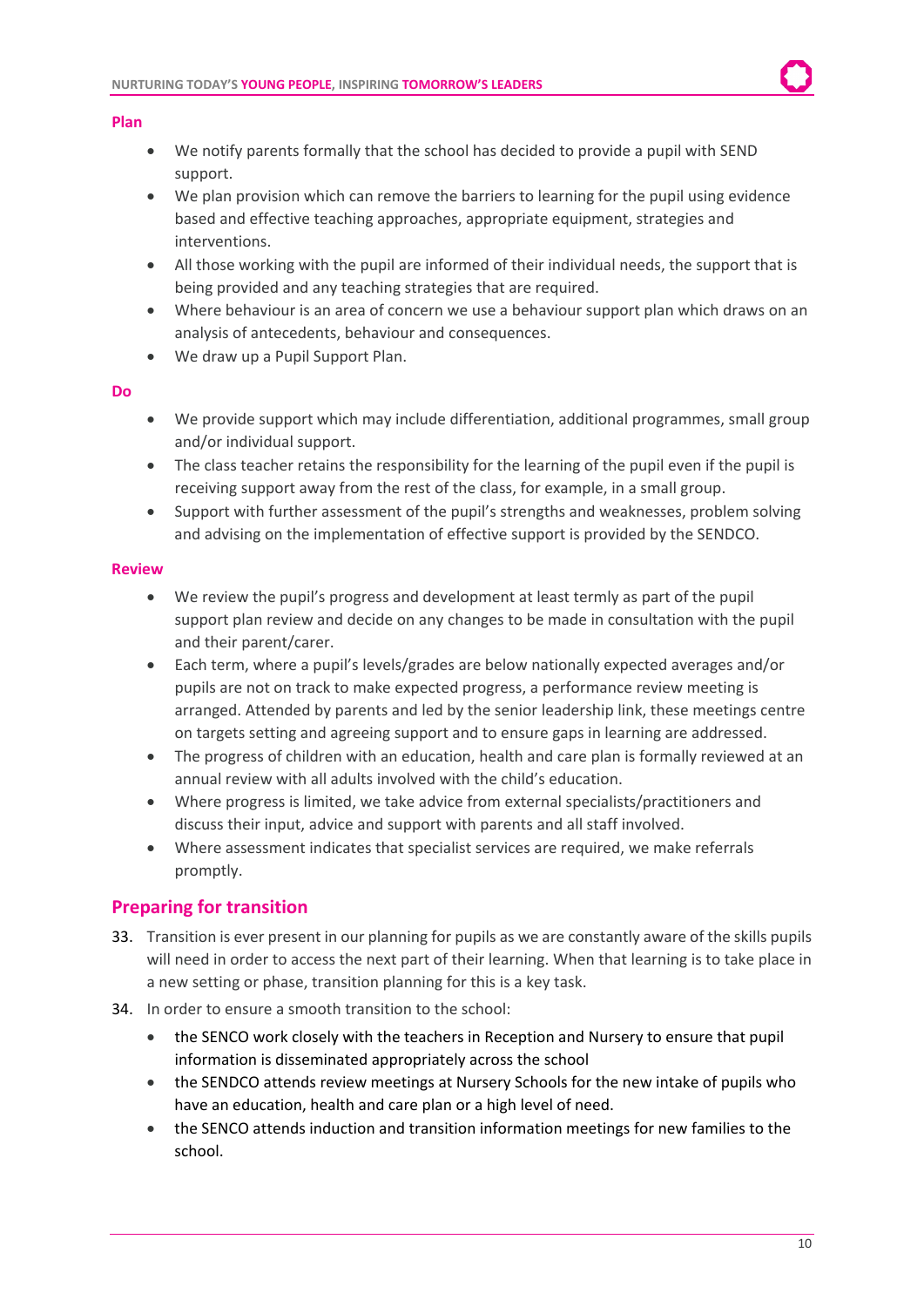- there is close liaison with the SENDCo and the SENDCo from the pupil's Nursery school to ensure that the individual pupil's needs are fully understood prior to them arriving in school
- meetings are held and a transition visit is booked with parents and the pupil: a tour is given and any concerns/queries addressed
- further transition meetings may take place where necessary for children with complex needs, so the family is able to ask questions and the SENDCo reassure the family
- the pupils take part in a session in the classroom with their new teacher. The SENDCo will also attend this session. Information about class teachers and the classroom will be available on the website.
- parents and pupils are able to contact the SENDCo who can communicate the school offer and address individual concerns
- 35. This rounded approach ensures pupils attend the first day of school with confidence, knowledge of the teachers and the classroom.
- 36. All key stakeholders work together to support transition throughout the key stages.
- 37. The school has high aspirations for all pupils with SEND, and supports them in preparing for secondary school
- 38. Pupils with SEND also receive independent and impartial advice about all of the secondary mainstream education available. Children with EHCPs also given information on the full range of specialist provision that is available and the support available to help them access the provision. Where a pupil has an education, health and care plan, the review in Year 5 focuses on deciding which secondary school is most appropriate.
- 39. Pupils with SEND who continue at Starbank school a designated head of year for Year 7 who specialises in transition from primary to secondary school is in place
- 40. the secondary SENDCo Edward Smedmore and the Assistant SENDCo Karen Heslington work closely with the head of year 6/7 to ensure that pupil information is disseminated appropriately across the school
- 41. the SENDCO attends review meetings at primary schools for the new intake of pupils who have an education, health and care plan. There is close liaison with the SENDCo and the learning support assistant from primary school to ensure that the individual pupil's needs are fully understood prior to them arriving in school. Meetings are held and a transition visit is booked with parents and the pupil: a tour is given and any concerns/queries addressed. Further transition meetings take place with the primary school learning support assistant bringing the pupil into school to meet with the new specialist support assistant. The pupil is able to ask questions and the team reassures the pupil. The pupil takes part in some lessons experiencing the beginning of some lessons, the end of other lessons, break and lunchtimes and an assembly
- 42. vulnerable Year 6 pupils are matched with a Year 11 mentor to support them in their transition to the new setting
- 43. parents and pupils are invited to an open event where the access and inclusion team is available to communicate the school offer and address individual concerns
- 44. pupils are invited to attend a summer School to support literacy and numeracy development and build confidence
- 45. an induction day in the summer term enables pupils to meet with staff, including the access and inclusion team
- 46. Where a pupil with SEND progresses to a secondary school other than Starbank School, the SENDCO liaises with the link teacher to ensure a smooth transition.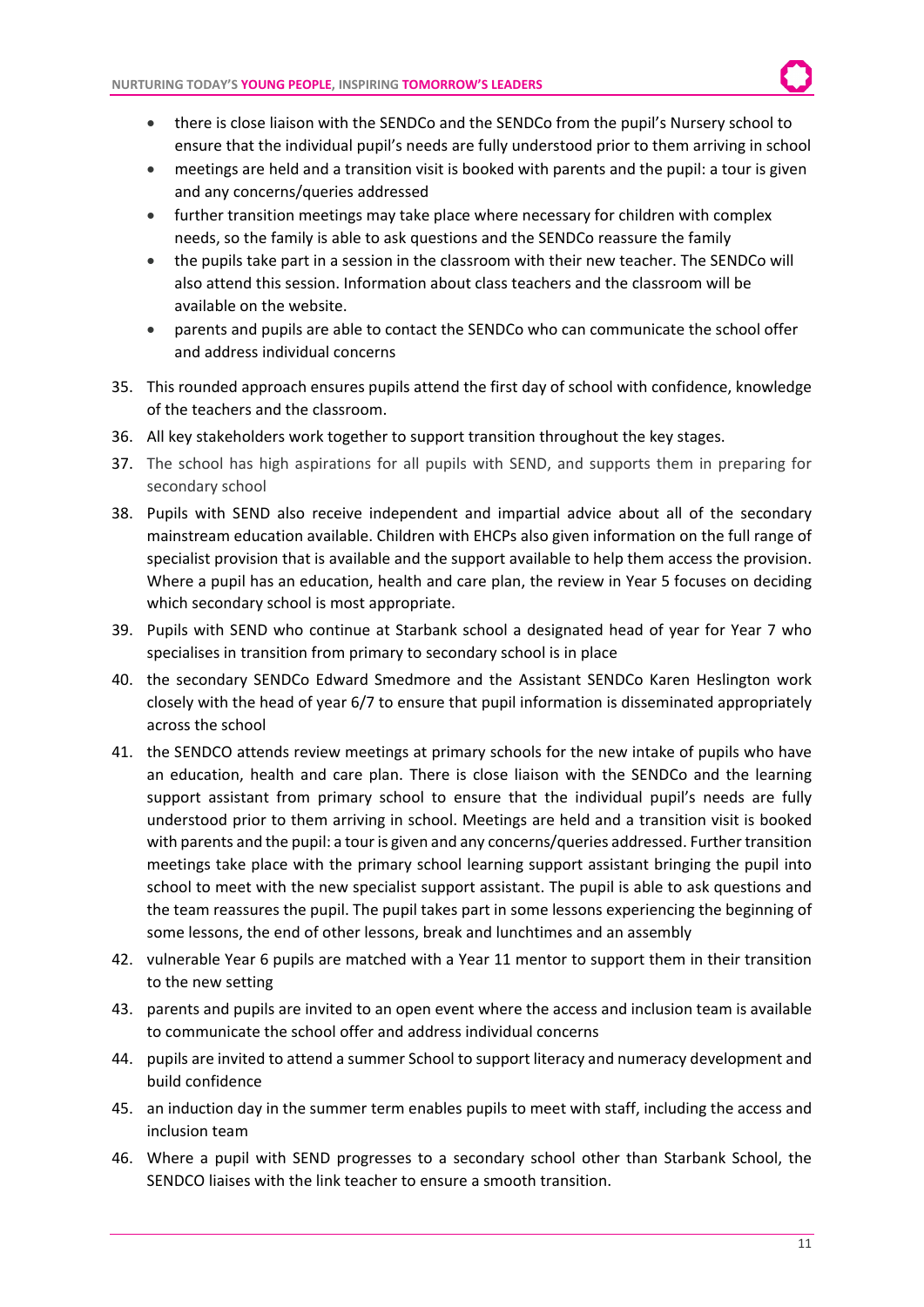47. All documentation about special needs included in a pupil's record is transferred between schools when required.

# <span id="page-11-0"></span>**The approach to teaching children and young people with SEND and how adaptations are made to the curriculum, its implementation and learning environment**

- 48. The school recognises that children with SEND are entitled to a broad and balanced curriculum. A highly personalised and rigorous curriculum delivery model ensures that the pupils who attend the school access and engage successfully in the curriculum.
- 49. Most pupils' learning needs are met through quality first teaching where class teachers use a range of differentiation. The lessons are planned to allow all pupils in every class to reach the objectives of the lesson.
- 50. Teachers ensure pupils are grouped effectively (across subjects and within individual classrooms) by:
	- emphasising the need to maintain high expectations for all groups and ensuring all pupils have access to a rich curriculum
	- ensuring that any groups based on attainment are subject specific, avoiding the perception that these groups are fixed
- 51. Staff are aware of the learning difficulties of the SEND pupils and follow the guidelines and strategies provided by the SENDCO. Common lesson planning proforma, quality assured by the SENDCO, ensure teachers' planning details the support strategies for targeted pupils, including those with SEND. Classroom organisation and management ensure that pupils are given opportunities to take part in a range of learning contexts with appropriate support (e.g. whole class work, mixed ability and ability groupings).
- 52. Teachers provide opportunities for pupils with SEND to experience success by:
	- ensuring interventions and support from teaching assistants and other professionals are targeted and never used as a replacement for high-quality teaching
	- adapting lessons while maintaining high expectations for all, so that all pupils have the opportunity to experience success
	- making reasonable adjustments, and implementing structured academic or behavioural interventions that are well-matched to pupils' needs before seeking a diagnosis or specialist support
- 53. Teachers adapt their teaching to different pupil needs by:
	- sharing effective approaches for scaffolding new content and removing scaffolds over time
	- using different forms of assessment (including specialist assessments linked to each area of need), including within lessons, to identify pupils who need further support. Pupils are assessed on a termly basis on the Toolkit Progress Tracker so the next steps of learning can be achieved. The Interactive Toolkit Progress Tracker offers teachers lessons to support the attainment of the next step.
	- drawing on support when teaching children with special educational needs and disabilities, particularly the Special Educational Needs Coordinator (SENDCO)
- 54. Teachers meet individual needs without creating unnecessary workload by: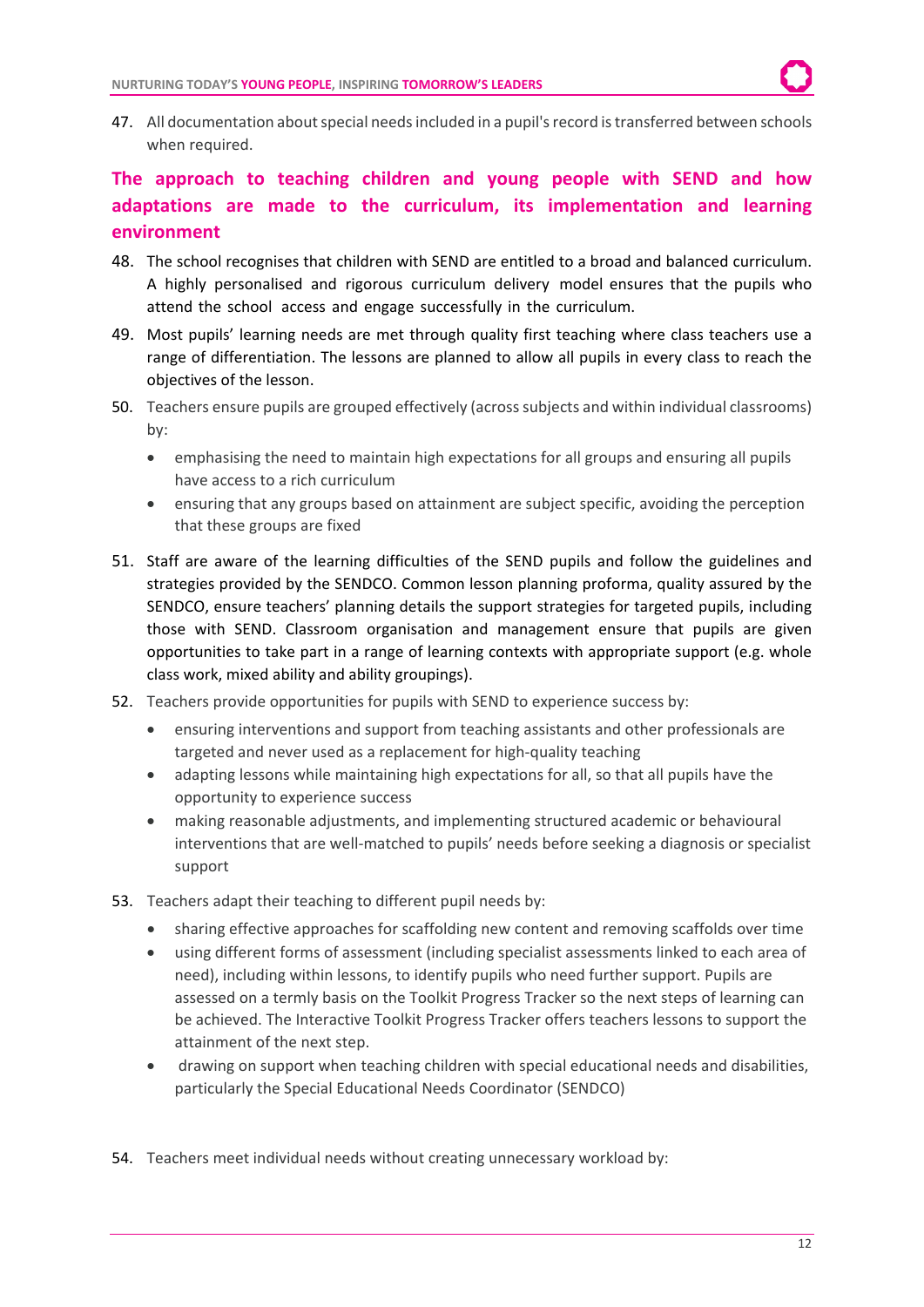- promoting the use of well-designed resources (e.g. existing high quality curricula and textbooks)
- sharing and modelling effective approaches for intervening in lessons with individuals and small groups rather than planning different lessons for different groups of pupils or taking pupils out of classrooms for interventions during lessons
- 55. Where additional support is provided in class, it is deployed thoughtfully and sensitively to promote pupils' independence and to avoid them becoming dependent and passive as learners. Support is used to assist the pupil in achieving the best they can do and to provide opportunities for overlearning to promote confidence and raise self-esteem.
- 56. Wherever possible, learning support assistants work with children within the classroom. Any arrangements for withdrawal are discussed with the SENDCO and agreed by the senior leader responsible for the curriculum – such decisions are consistent with the pupil support plan, or education, health and care plan for the particular pupil.
- 57. Where additional intervention outside the classroom is provided, sessions aim to:
	- emphasise key concepts and skills required for attainment in that subject
	- clarify difficult concepts and misconceptions covered recently in those subjects
	- pre-teach difficult concepts ahead of quality first provision
	- allow learners to demonstrate learning and reinforce it through application and assessment for learning
	- instil self-confidence of learners in the subject and equip them with the skills to increase learning in that subject
	- allow learners to enhance capability and performance in internally assessed components
- 58. Focused, robust and timely intervention in English and mathematics for pupils with SEND, aims to enhance literacy and numeracy levels so that pupils can access all aspects of the curriculum as soon as possible.
- 59. Ancillary aids and assistive technologies are also utilised to enhance provision and ensure access. Learning aids are deployed to specific pupils with SEND. Pupils are provided with a mobile learning device to aid research where appropriate, independent working and innovative approaches to learning. Pupils are also given access to a virtual learning environment and electronic books to access resources and complete learning at home.
- 60. In order to ensure equality of access, the SENDCO liaises with the test lead and advisory teachers to ensure all paperwork is up to date with regards to special arrangements for tests. Depending on the needs of the pupils concerned these special arrangements may comprise up to 25% additional time, a separate room with an invigilator, a reader, a scribe and enlarged text papers.

#### **Support for pupils with visual impairments**

- 61. The school utilises a range of resources to support visually impaired pupils including enlarged texts and test papers.
- 62. The school makes every effort to ensure visually impaired pupils gain access to the full breadth of the school offer.
- 63. Specialist support assistants are trained to support pupils with their needs
- 64. Advice is sought from the inclusion support services and regular visits are planned for class support from advisory teachers.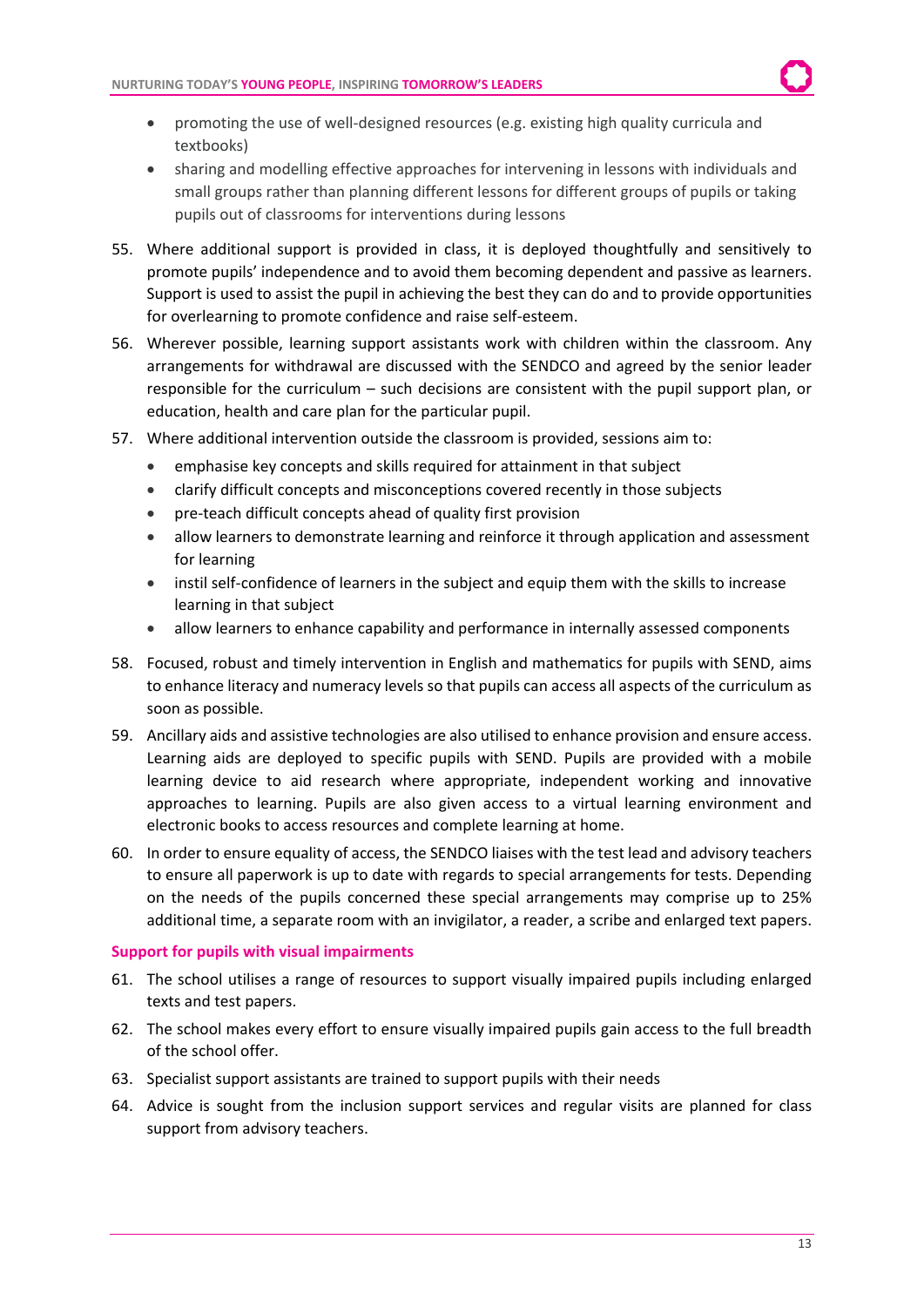#### **Support for pupils with hearing impairments**

65. Pupils with hearing impairments are provided with the appropriate hearing aids/radio aids in liaison with the medical and advisory staff. These are regularly monitored and advice is sought from the inclusion support services. Regular visits are planned for observations and strategy meetings. Hearing impairment training is provided for staff.

#### **Support for pupils with speech language and communication difficulties**

66. Pupils with speech, language and communication difficulties receive support with spoken and written vocabulary. Programmes/advice is provided by an independent Speech and Language Therapist, who comes in once a week to each of the three primary sites and also by the local authority speech and language therapists. These are implemented to support pupils' progress in developing receptive and expressive skills.

#### **Support for pupils with other specific learning difficulties**

67. Appropriate strategies are used in lessons and intervention to support pupils with other specific learning difficulties. Training is provided for staff to support them with specific learning difficulties. Pupil Support Services come into school to assess pupils with specific needs and offer teachers strategies to use on a daily basis in class. Children who staff are concerned about can be put on the Dyslexia Pathway to obtain support and a diagnosis.

#### **Support for pupils with physical disabilities**

- 68. Pupils with physical disabilities, who are wheelchair users, are supported to move around school. Mobility plans are created, including an evacuation plan in the event of a fire.
- 69. Specialist support assistants are provided with safer people handling training and hoist and sling training. Staff are also trained in the use of the school's evacuation chair, snake board and handling belt to support the no lifting policy of the school.
- 70. Where possible and appropriate, some pupils are provided with powered wheelchairs through the local authority or the NHS and the school recognises the increased independence this can provide. Plans are developed to ensure correct storage and charging of the powered wheelchair overnight and during the weekend.
- 71. Further details about our approach to meeting the needs of pupils with disabilities are contained within the accessibility plan, available on the school website.

https://www.starbankschool.co.uk/information/sen-infomation/

#### <span id="page-13-0"></span>**The local offer**

72. To support children, young people and their families, the Children and Families Act requires all local authorities to set out a local offer. The Local Offer is a description of support and services which are available to children and young people who have SEND, and their families, how services can be accessed and any criteria for accessing them. It is the opportunity to bring together in one place, information about provision, including how this can be accessed from a wide range of statutory and non-statutory providers including voluntary organisations. Birmingham's Local Offer, can be viewed a[t https://www.localofferbirmingham.co.uk/](https://www.localofferbirmingham.co.uk/) or through the school website <https://www.starbankschool.co.uk/information/sen-infomation/>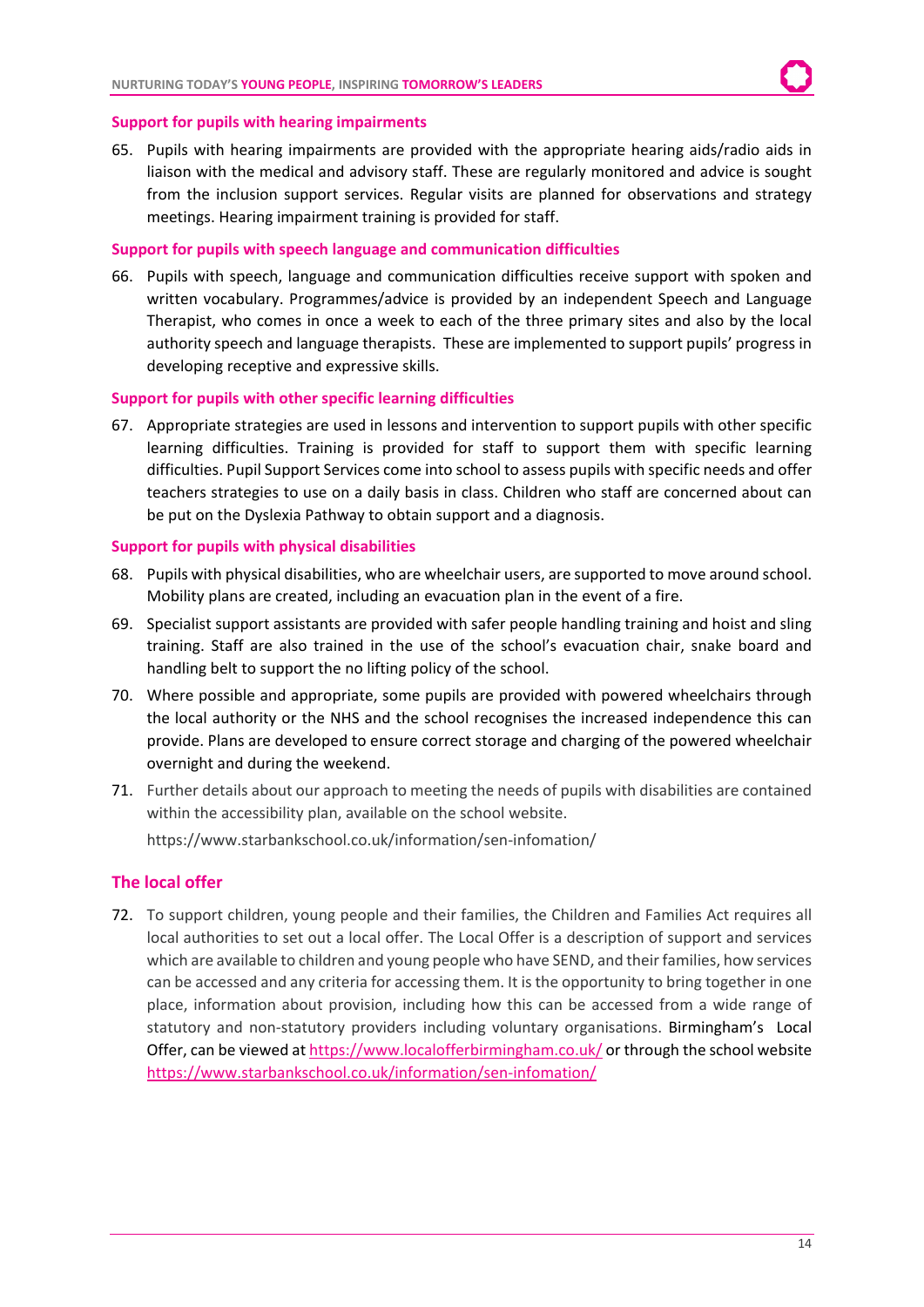# <span id="page-14-0"></span>**The expertise and training of staff to support children and young people with SEND, including how specialist support will be secured**

#### **The access and inclusion team**

- 73. The school senior leadership team has significant input into SEND, ensuring that SEND remains an integral part of the school's strategic and operational planning.
- 74. The school SENDCO is a qualified teacher with expertise in SEND management. The SENDCO has achieved a National Award in Special Educational Needs Co-ordination and participates in a range of local networks.
- 75. Learning support assistants are deployed to provide interventions and targeted support to pupils, with complex SEND. They receive regular training to ensure they can deliver high quality support.

#### **The role of our SENDCO**

- 76. The legislation requires that:
	- the SENDCO must be a qualified teacher working at the school
	- any newly appointed SENDCO must be a qualified teacher and, where they have not previously been the SENDCO at that or any other relevant school for a total period of more than twelve months, they must achieve a National Award in Special Educational Needs Coordination within three years of appointment
	- a National Award must be a postgraduate course accredited by a recognised higher education provider
	- schools should satisfy themselves that the chosen course will meet these outcomes and equip the SENDCO to fulfil the duties outlined in this Code. Any selected course should be at least equivalent to 60 credits at postgraduate study
- 77. Our SENDCO has responsibility in school for:
	- working with the associate principals and governing body to determine the strategic development of SEND policy and provision in the school
	- day-to-day responsibility for the operation of SEND policy and co-ordination of specific provision made to support individual pupils with SEND
	- providing professional guidance to colleagues and working closely with staff, parents and other agencies
	- being aware of the provision in the Local Offer and working with professionals to provide a support role to families to ensure that pupils with SEND receive appropriate support and quality first teaching
	- liaising with the relevant designated teacher where a pupil who is looked after has SEN
	- advising on the graduated approach to providing SEND support
	- advising on the deployment of the school's delegated budget and other resources to meet pupils' needs effectively
	- liaising with parents of pupils with SEND
	- liaising with early year's providers, other schools, educational psychologists, health and social care professionals, and independent or voluntary bodies
	- being a key point of contact with external agencies, especially the local authority and its support services
	- liaising with potential next providers of education to ensure a pupil and their parents are informed about options and a smooth transition is planned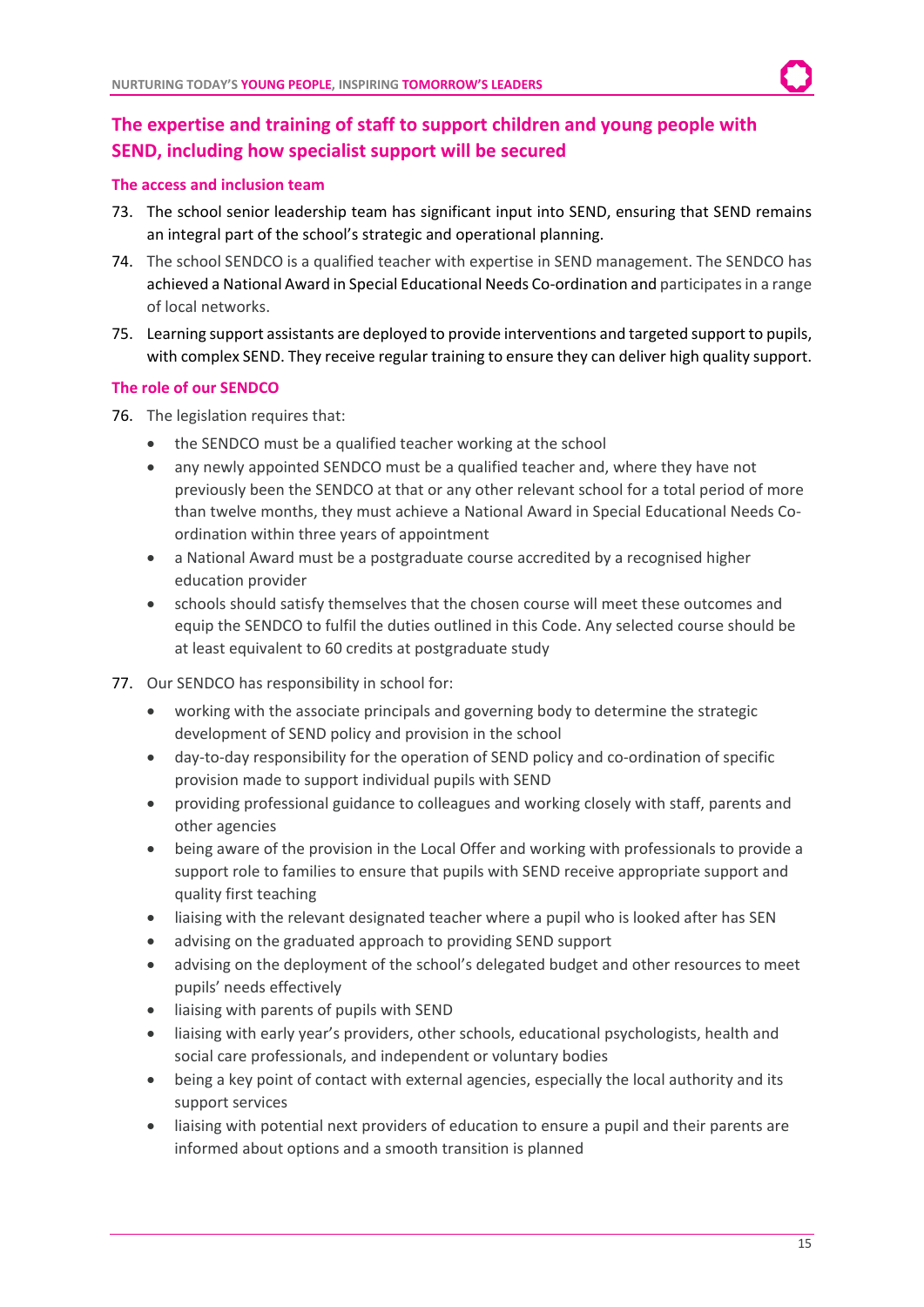- working with the associate principals and school governors to ensure that the school meets its responsibilities under the Equality Act (2010) with regard to reasonable adjustments and access arrangements
- ensuring that the school keeps the records of all pupils with SEND up to date
- 78. In order to carry out these duties effectively, as a school we ensure that the SENDCO has sufficient time and resources to carry out these functions. This includes providing the SENDCO with sufficient administrative support and time away from teaching to enable them to fulfil their responsibilities in a similar way to other important strategic roles within a school.

| The SENDCo is:          | Amanda Perry (Primary)                     |
|-------------------------|--------------------------------------------|
|                         | Edward Smedmore (Secondary)                |
| <b>Contact details:</b> | Amanda.Perry@starbank.staracademies.org    |
|                         | 0121 464 8412                              |
|                         | Edward.Smedmore@starbank.staracademies.org |
|                         | 0121 464 8412                              |

## **Training**

- 79. We see training and professional development as key to effective SEND support. The school ensures all staff, including the associate principals, receive professional development and are equipped with the skills and knowledge so that they can identify when a pupil may have a special educational need which requires additional and different resources to those which have already been applied.
- 80. Every year we do an analysis of staff training needs which includes knowledge and expertise about different SENDs. We also provide a whole staff briefing on the procedures set out in our SEND policy.
- 81. Training can include:
	- access
	- visual impairment, including guided sight technique
	- hearing impairment
	- speech language and communication needs
	- dyslexia training
	- Autism Training
	- Braille awareness training
	- Braille training level 1 and 2
	- safer people handling
	- use of EVAC Chair
- 82. SEND briefings are delivered on a regular basis to meet needs identified by staff.
- 83. A SEND folder contains all relevant information to enable teachers, teaching assistants and learning support assistants to support pupils appropriately. This includes information of the nature of each pupil's SEND need, equipment and resources, strategies, recent advices, education health and care plans etc.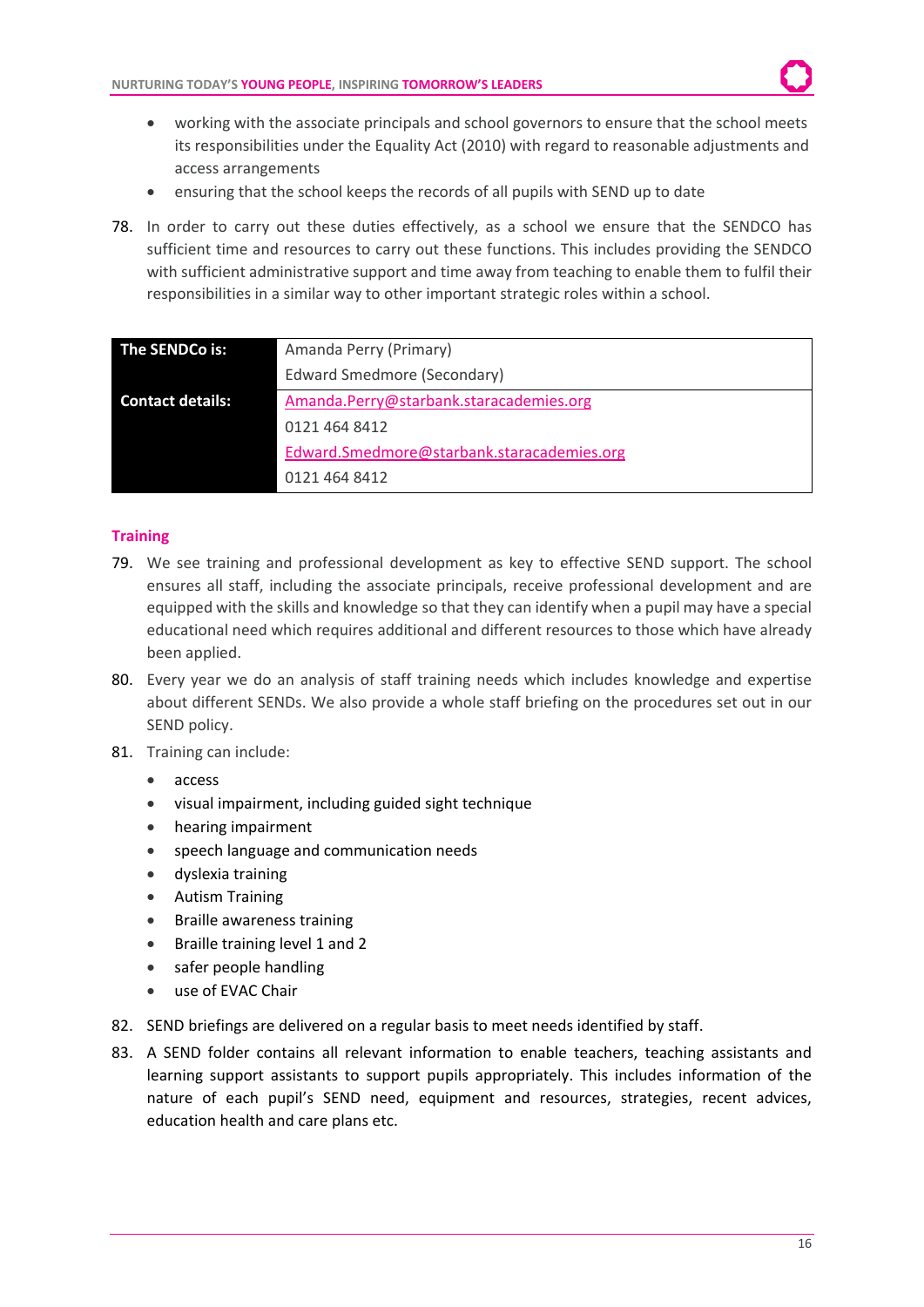## <span id="page-16-0"></span>**Evaluating the effectiveness of our provision**

#### **Accountability**

- 84. There is a chain of accountability by which the progress of pupils from all groups vulnerable to underachievement, including those with SEND, and all individual pupils whose progress is below expected levels, is maximised.
- 85. A link governor takes responsibility for reporting to the governing body on pupil progress with a specific focus on vulnerable groups, including those with SEND. This link governor ensures:
	- the record of pupils with SEND, held centrally is updated regularly and communicated appropriately to all staff. This incorporates best practice relating to the use of provision management and a graduated response
	- teachers are provided with appropriate guidance, support, and training in effective practices for teaching pupils with SEND, for putting in place interventions, for identifying learning needs and for assessing and tracking progress
	- the appropriateness and quality of SEND provision is regularly reviewed as part of the school's self-evaluation system
	- funding allocated to the school for the purposes of supporting pupils with SEND is used appropriately, efficiently and its impact will be judged according to pupil outcomes
	- there is regular and effective consultation with the local authority and other schools about effectiveness of SEND provision
	- the school abides by the 'fair access protocol' with regard to admissions
- 86. Members of the senior leadership team are made accountable for the progress of vulnerable groups of pupils in the school. The directors of learning are accountable for pupil progress in their faculties and hold subject leaders to account for the progress of all pupils, including those from vulnerable groups, through regular and robust line management dialogue and continuous scrutiny of the data. Subject leaders, in turn, hold teachers to account for the progress of their pupils.
- 87. The chain of accountability provides timely and fit-for-purpose pupil progress data with alerts when pupils, including those with SEND, are below target.

#### **Quality assurance**

- 88. The 'Star Quality Assurance Framework' provides a set of quality standards which define excellence in school leadership, managing school systems, teaching and learning. Each set of Star quality standards has a rationale, a description of the standard for 'outstanding' practice and indicative evidence that outlines tangible outcomes and activities to demonstrate the achievement of, or progress towards, the quality standard. A quality standard developed around the provision for pupils with SEND provides the school with a set of benchmarks to evaluate and evolve their own systems and procedures for meeting the needs of pupils with SEND.
- 89. The school adopts robust and high-quality monitoring and evaluation of curriculum planning and delivery through calendared and rigorous internal quality assurance processes including:
	- learning walks and informal drop-ins
	- scrutiny of teachers' lesson plans
	- scrutiny of pupils' work
	- scrutiny of pupils' planners
	- analysis of data on pupil performance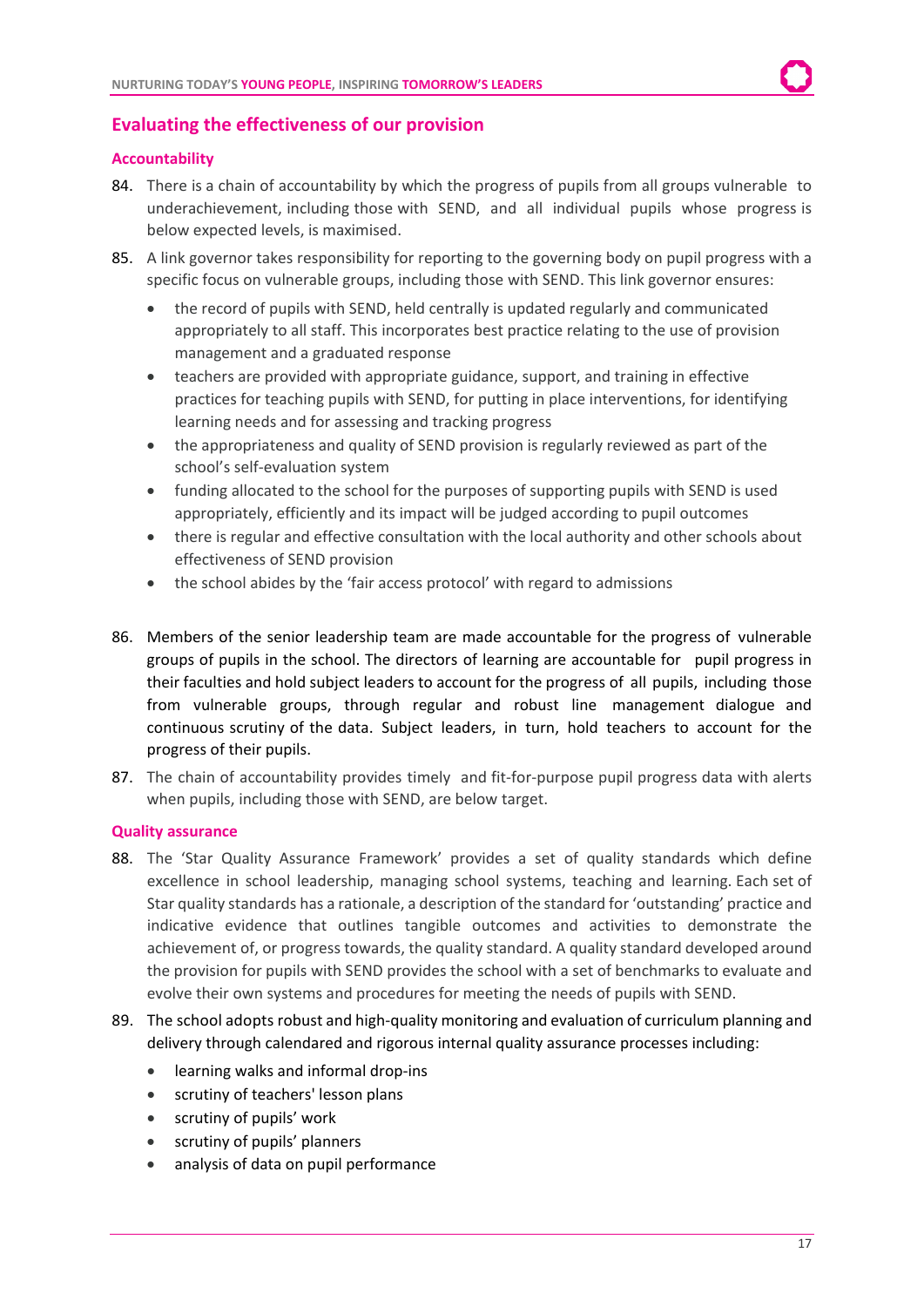- pupil, staff and parent feedback questionnaires
- 90. There is focus in all quality assurance processes on the progress of pupils with SEND. Learning walks are undertaken to check the quality of teaching and its impact on pupil learning and progress, including those with SEND. Learning walks are also undertaken to check the quality of learning assistants support, deployment and its impact on pupil learning and progress. These are conducted by the SENDCO. Monitoring of the quality of lesson planning for pupils with SEND is also undertaken by the SENDCO with the senior leadership team line manager.
- 91. The school makes targeted use of its data monitoring and tracking systems, and internal and national data sets to ensure that pupils at risk of underachievement, including those who have SEND, are making expected progress. This is through the Toolkit Progress Tracker where pupils are working below the expected standard. Where individual or additional interventions to quality first teaching are used, these are evidence based and progress tracking allows the school to verify that the interventions are effective. Sometimes individual pupils respond to different interventions and approaches. Where we try a different approach or intervention, we measure its efficacy by measuring the outcomes achieved by the pupil against the cost of the intervention.
- 92. As part of the SEND reviews pupils complete a termly questionnaire reflecting on the support provision they are accessing. Pupil advice completed for the interim and annual reviews also provides an opportunity for pupils to provide feedback on their perceptions of the school's provision.

#### <span id="page-17-0"></span>**Inclusive practice**

- 93. We ensure that all our pupils, but particularly those with SEND, are fully included in the activities available, accepting that sometimes this will mean additional arrangements to allow them to take part in activities.
- 94. The school supports the Birmingham Admission Policy. We work with the local authority to support them in their duty to provide mainstream education unless it believes that there are no reasonable steps which could be taken to ensure this.
- 95. We do not support 'a school within a school' approach and as such every attempt is made to ensure that the quality of teaching within the classroom is of the highest quality and that every pupil accesses this.
- 96. The school offers a range of activities that encourage and enable collaboration across the school. Enrichment activities ensure that our pupils engage in activities that involve working with pupils of all abilities and across the age range. Art week and Culture Day, for example, allow pupils across the year groups to work collaboratively. Buddying and mentoring schemes also ensure pupils with SEND are provided with opportunities to engage with other young people in the school who do not have SEND.
- 97. Where we have leadership responsibility, we are careful these are not the opportunity for the few, but that all have chance to participate. We encourage and support pupils with SEND to take on whole school responsibilities. All pupils including those with SEND have the opportunity to represent internally and at local and national events.
- 98. Nomination of pupils with SEND to the school council ensures the council is representative of the population of the school and provides the opportunity for SEND representatives to voice pupil concerns at the whole school level.
- 99. The school ethos supports inclusion in all areas of school including educational visits. Staff plan early to overcome any inclusion issues and reasonable adjustments are made to accommodate any young person with disabilities as long as the adjustments do not unduly impinge on the rest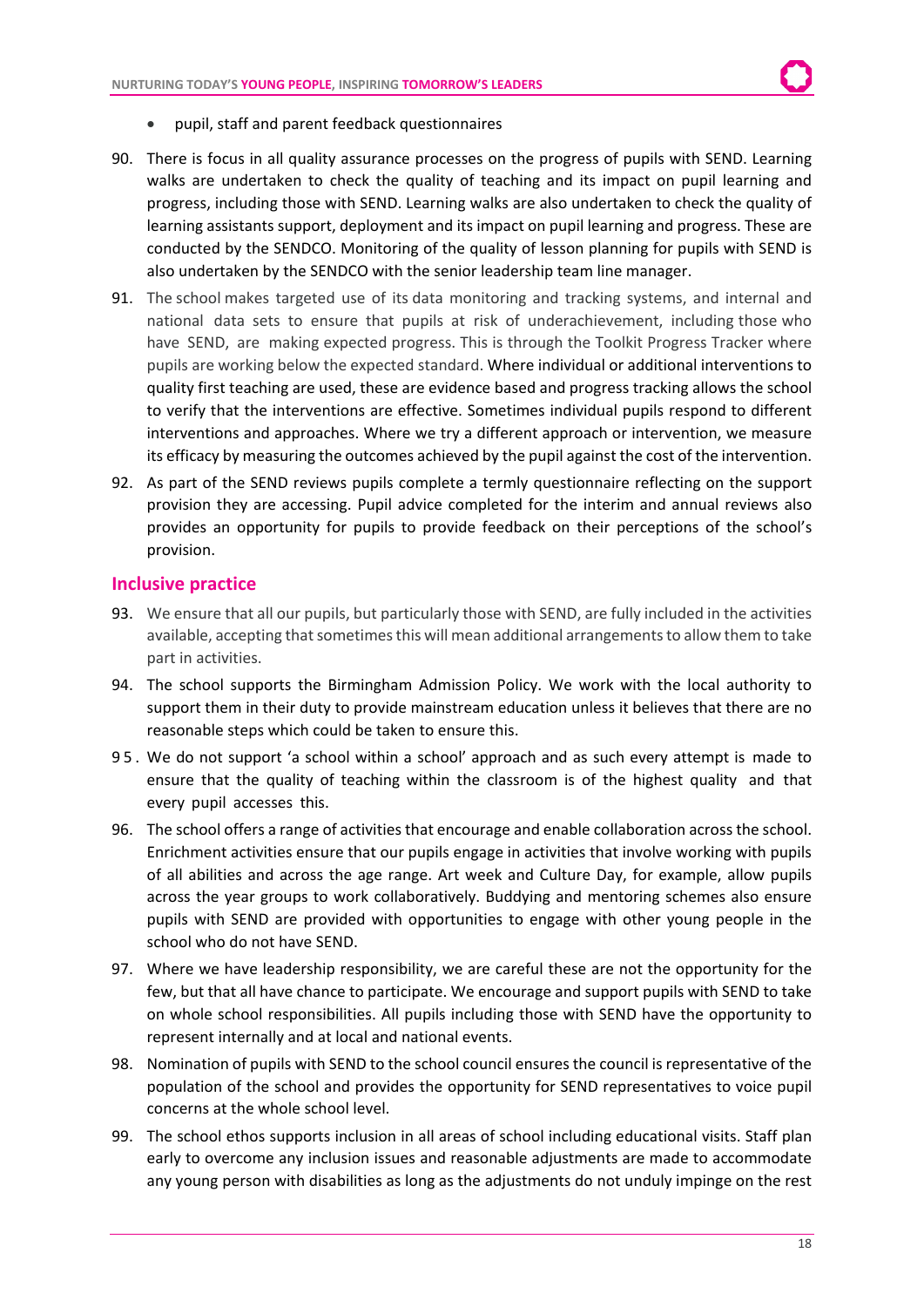of the group. Sometimes additional safety measures for outside visits may need to be made. Arrangements for taking any necessary medication also need to be taken into consideration. Staff supervising excursions are aware of any SEND and medical needs and relevant emergency procedures. Where necessary, an additional supervisor or parent might accompany a particular pupil. Where staff are concerned about whether they can provide for a pupil's safety, or the safety of others on a trip, they seek further advice from the SENDCo and educational visits coordinator who liaises with parents, the school nurse or pupil's GP.

### <span id="page-18-0"></span>**The social and emotional development of our pupils**

- 100. The social and emotional well-being of our pupils is paramount to us as a learning organisation. Though we treat all our pupils as individuals who at various times will have additional support needs, we recognise that those pupils who have SEND are more vulnerable.
- 101. The school works with the STICK team (Screening, Training, Intervention, Consultation and Knowledge) part of Forward Thinking to identify social and emotional needs quickly and offer support. We also offer bereavement counselling through an external agency.

#### **The curriculum**

- 102. Our curriculum is designed to foster thought, curiosity and a desire for learning in all pupils, regardless of their backgrounds, strengths and needs. It is a gateway to opportunity and to a fulfilling and prosperous life in modern Britain and beyond. The curriculum aims to:
	- mould pupils into good citizens, with a sense of responsibility for their actions
	- encourage civic and social participation within their community
	- promote the development of young leaders
	- give pupils a practical, successful understanding of their religious and social rights and responsibilities in society
	- allow pupils to develop their individuality
	- empower pupils with the necessary skills and abilities to play a full and inclusive role within society, consistent and comfortable with their beliefs and principles
- 103. Our personal, social and health education (life skills) provides a curriculum context for the personal and social development of our pupils, facilitating personal growth through a planned educational programme. The core aim of PSHE is to help young people understand and value themselves as individuals and responsible and caring members of British society. The school recognises that development of self-confidence and self-esteem in children is best achieved by encouraging pupils to take responsibility for their own learning. As such, pupils engage in decision-making, problem-solving and negotiation, and are given opportunities to develop and practice these skills.

#### **Enrichment**

104. Our strong academic focus is complemented by personal development programmes, including leadership, sport and creative activities. Our environment helps our pupils develop into rounded individuals and enhances key personal skills and aptitudes. These include oral communication, personal effectiveness, entrepreneurship, self-actualisation, problem-solving and enhanced emotional intelligence.

#### **The pastoral system**

105. The pastoral system aims to ensure effective pastoral support to all our pupils. Teachers and teaching assistants are responsible for pastoral care which ensures there is an integrated approach to dealing with the social and emotional development of all pupils within the school.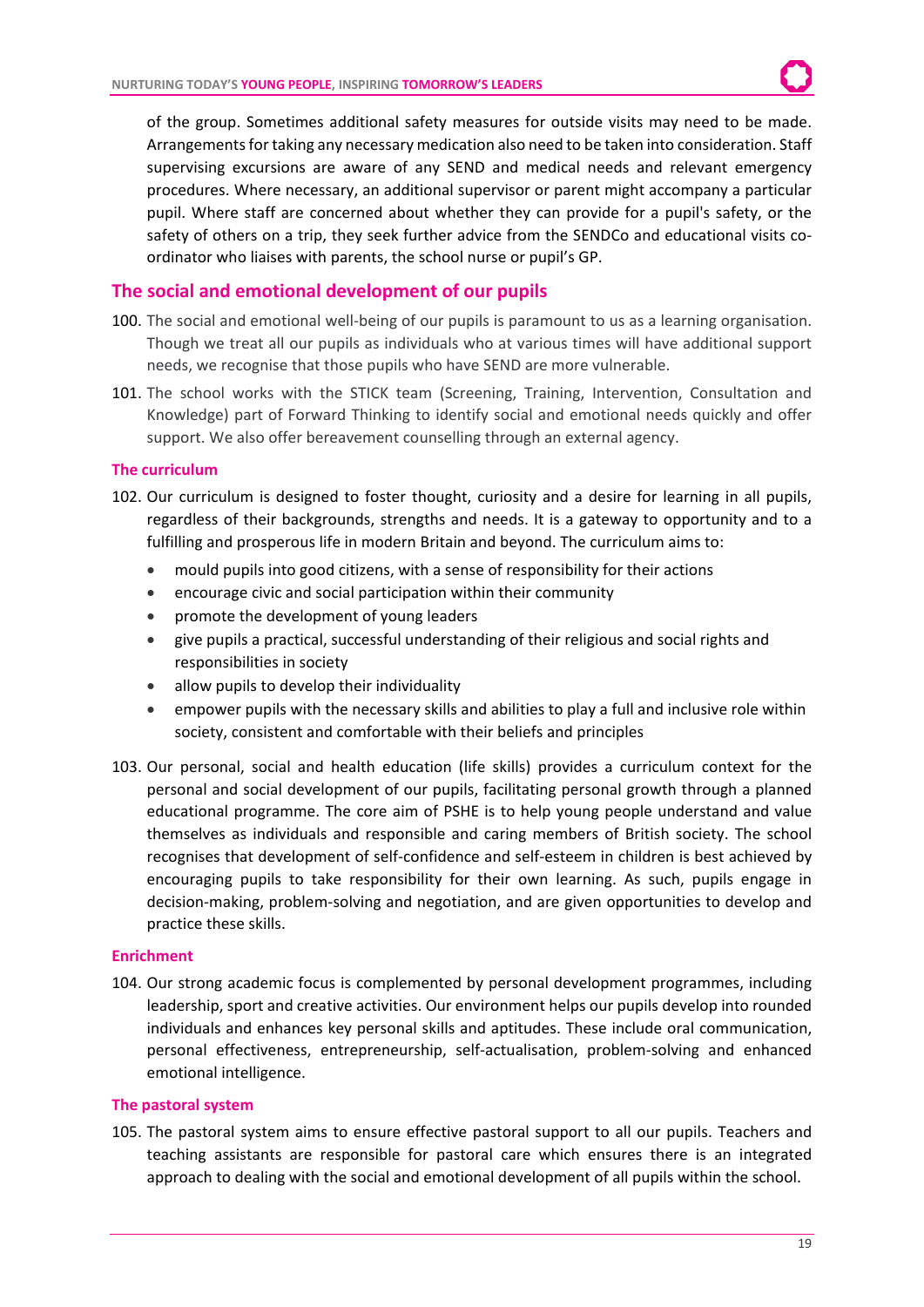106. The associate principals, directors of learning, SENDCO and medical officer are trained as designated safeguarding leads ensuring that vulnerable pupils are kept safe.

#### **Behaviour management**

- 107. The school's pupil code of conduct and behaviour policy make clear our expectations for pupils and the ways in which we promote outstanding behaviour and marginalise poor behaviour. The school sets high expectations for behaviour. It encourages pupils to behave well through rewarding positive behaviour and deals effectively with unsatisfactory behaviour.
- 108. The school recognises that the simplest and most effective form of reward is praise but beyond this, it has developed a number of systems to encourage and promote positive behaviour.
- 109. Sanctions against unacceptable pupil behaviour are clear and enforced through a simple, graduated and explicit system.
- 110. For pupils with SEND there will be a personalised approach to behaviour management (in line with the appropriate Behaviour Policy), which makes reasonable adjustments Teachers and senior leaders within the school must be aware of the content of any pupil support plan (PSP) for pupils whose special educational needs might be manifested in challenging behaviour e.g. ASD. They should consider whether the school had made the required reasonable adjustments prior to a behaviour incident under the Disability Discrimination Act 1995 and the Equality Act 2010 when considering the use of sanctions. The type and severity any sanctions should be clearly justifiable in the context of the pupil's individual circumstances. Following a serious behavioural incident, the content of the PSP should be reviewed to establish whether lessons can be learned which would prevent a similar occurrence in the future.

#### **Child protection**

- 111. The school has clear policies and procedures to safeguard and promote the welfare of young people at the school.
- 112. All of our staff, governors and volunteers are checked by a government agency (Disclosure and Barring Service) before they can work at the school.
- 113. We ensure staff have the skills, knowledge and understanding necessary to keep children safe through provision of regular training on child protection issues. A qualified designated senior person within the school provides support to staff members to carry out their safeguarding duties and liaises closely with other services such as children's social care.
- 114. As part of the school's safeguarding measures, we also ensure our pupils are not exposed to inappropriate political or controversial messages. Through our pursuit to develop exemplary citizens, we promote fundamental British values, including democracy, the rule of law, individual liberty and mutual respect and tolerance of different faiths and beliefs. In line with this, we ensure all expressed views and actions contrary to these values are challenged.

#### **Prevention of bullying**

- 115. Ours is a 'no bullying' school. We support the victims of bullying, so that they feel confident about reporting their concerns, have the care and guidance to deal with any problems and once again find school a happy and peaceful place in which to learn.
- 116. We deal with pupils who exhibit bullying behaviour positively to demonstrate to them the harmful effects of their actions and how these go against the ethos and values of good human beings as well as against the school's STAR values and ethos. We use strategies to hold the perpetrator to account for their actions but also allow opportunities to put right their behaviour.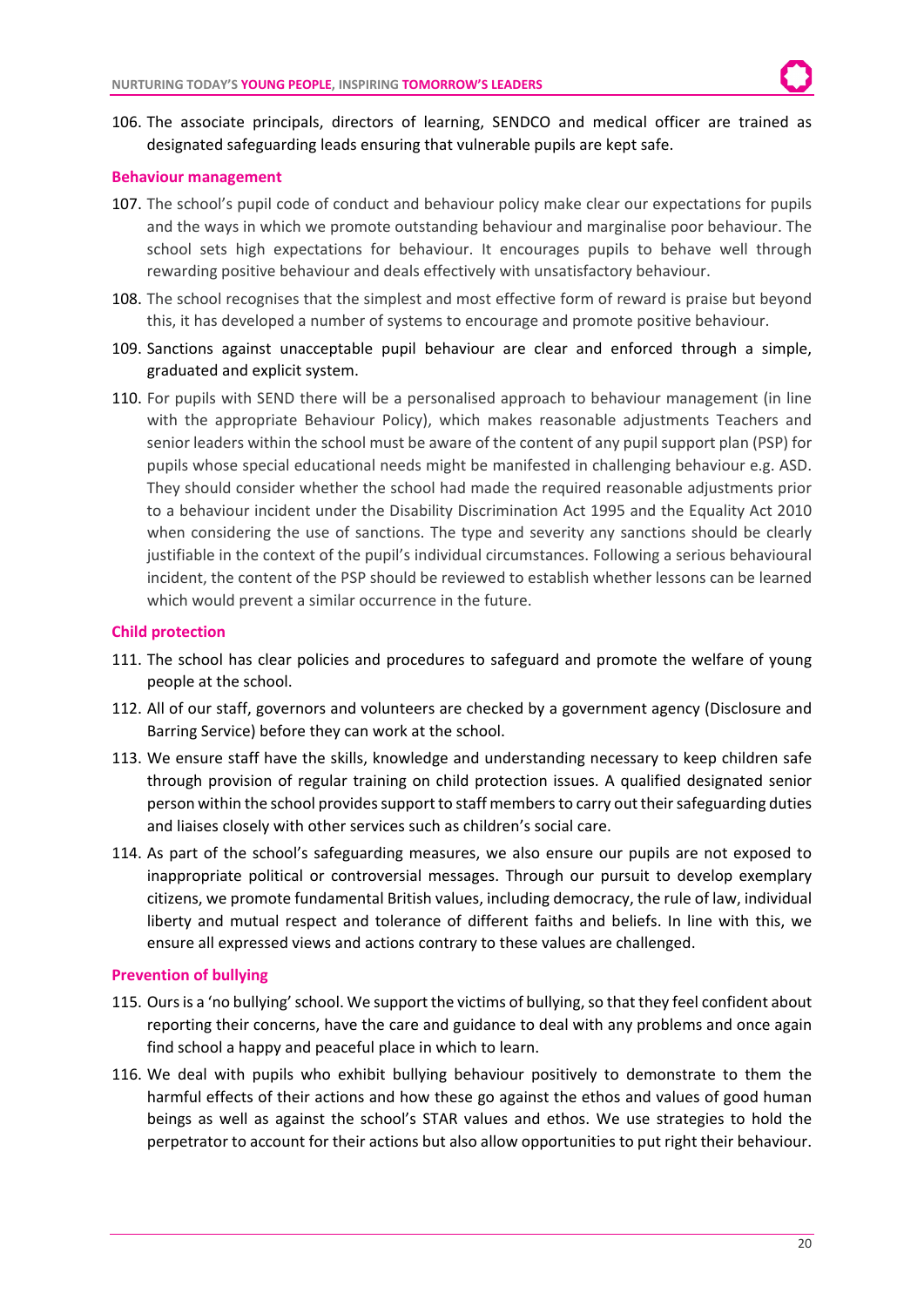- 117. Parents support us in these important areas by being positive role models, and by challenging any stereotyping or abusive messaging at home.
- 118. More details can be found in the anti-bullying policy on the school website.

#### **The morning registration programme**

119. The morning registration programme has been developed so that our young people are given the opportunity to build on their skills and knowledge and understanding of a range of aspects such as independence, leadership, personal, emotional, spiritual, cultural and social awareness and appreciation of current issues. As part of this programme, pupils set and review personal and learning goals. Through this, pupils see that learning and development is their responsibility. Taking ownership ensures that pupils come to the realisation that that development of skills and attitudes are as important and tangible to their progress as subject content. The opportunity to evaluate targets and such consequential reflection on improving oneself is a fundamental part of being a good pupil. This aspirational reflection gives pupils the drive to better themselves and the motivation to achieve.

#### **The assembly programme**

120. The whole school assembly programme is designed to supplement the pastoral support package and provides the opportunity for pupil-led spiritual, moral, social and cultural input. Pupils reflect on key messages related to good character and values; messages which are inclusive and universal in their appeal.

#### **Mentoring**

121. Teachers, teaching assistants and learning support assistants work with targeted pupils to cultivate the hidden potential within each of our learners. Mentoring is particularly beneficial for our most vulnerable learners, including those with SEND. This allows engagement of the most vulnerable and/or disaffected learners so that we can help them to deal with and overcome their challenges; and to help them stay focused on their learning.

#### **Every Child Matters group**

122. The school's every child matters (ECM) group responds to increasing need for pastoral care and emotional support for learners. The ECM group holds a risk register of the most vulnerable pupils who require sustained pastoral support and provides a comprehensive support package to meet these needs, drawing on external provision where required. In order to ensure the needs of pupils with SEND are fully understood, the school SENDCO is a member of the ECM group.

#### **Access and inclusion**

123. The SENDCo, Teachers, teaching assistants and learning support assistants develop strong relationships with their pupils fostering a climate of openness, trust, and support.

#### **A summary of our care:**

- 124. Driven by our mission of educational excellence, character development and service to communities, our pupils benefit from
	- a curriculum guided by the ethos of the school, including the learning of fundamental British values and an emphasis on character development through all lessons
	- effective safeguarding measures and protocols
	- 'Thought of the Week' programme
	- the whole school assembly programme
	- a behaviour report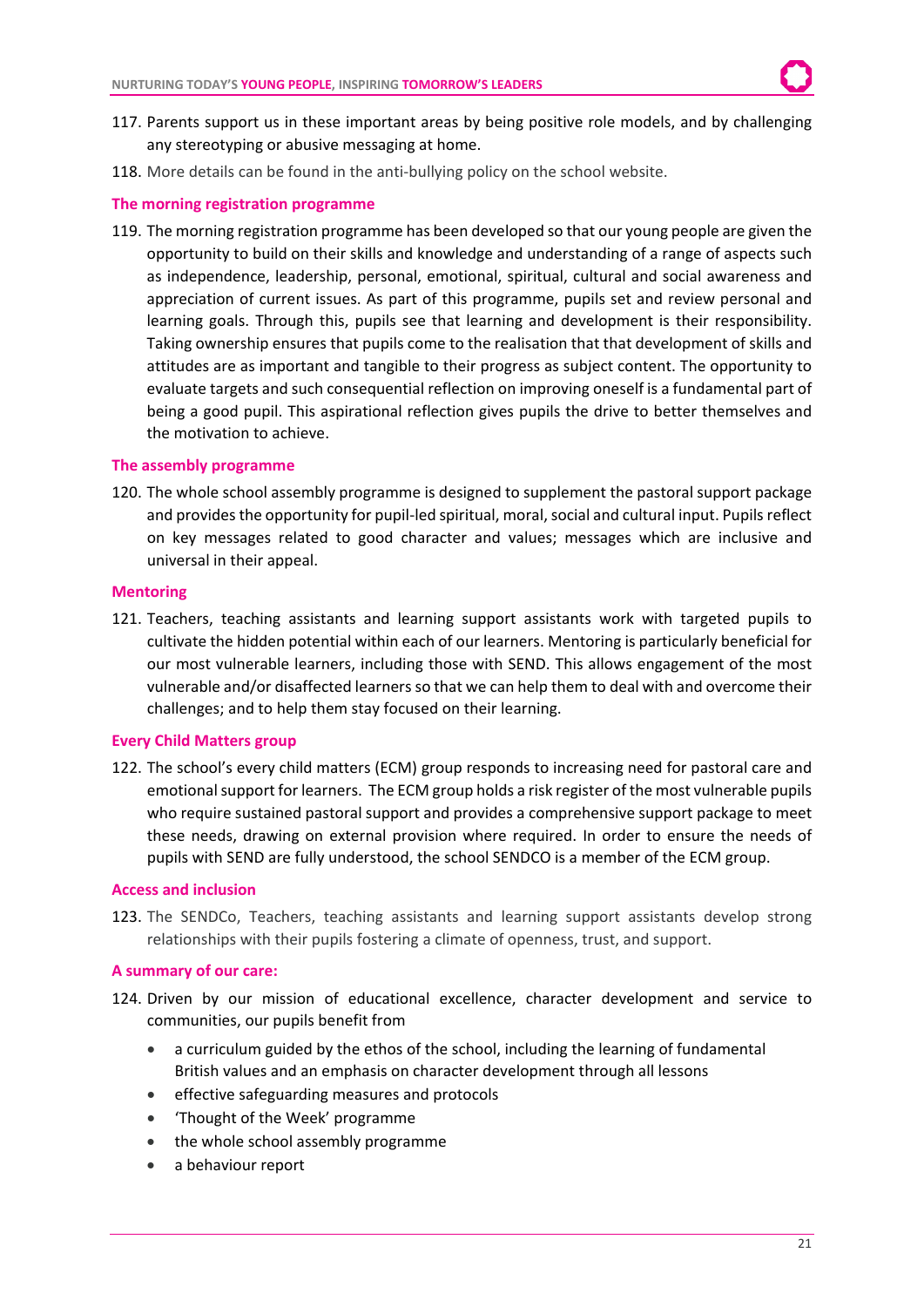- personalised rewards and sanctions
- development of a mentoring plan with the pupil to set short-term goals for improvement
- establishment of an every child matters group, Risk Register and support plans.

## <span id="page-21-0"></span>**Working with other professionals and practitioners**

In some cases, outside professionals from health or social services may already be involved with the child. These professionals should liaise with the school to help inform the assessments. Where professionals are not already working with school staff the SENDCO should contact them if the parents agree.

Code of Practice 6.47

125. The school is committed to working with other professionals and practitioners to maximise the learning opportunities and well-being of our pupils. We ensure that we always seek the expert advice of education and health professionals to ensure the maximum impact of our interventions whilst minimising duplication and disruption for pupils, families and practitioners.

#### 126. In order to do this we:

- listen to parents to ensure we know which services they use and are valued by them
- ensure that we contact all practitioners working with our pupils to invite them to relevant meetings and reviews
- use person centred approaches with all our pupils who have SEND to ensure that interventions are coordinated and so add extra value
- value the contribution of all
- engage with local authority services in a timely and professional way
- 127. The SENDCO and relevant staff meet regularly with external stakeholders including advisory teachers from the local authority inclusion team. External engagement includes:
	- hearing Impairment advisory teachers/teachers of the deaf conducting checks on equipment used by hearing impaired pupils in school (hearing aids, MLXis, radio aids etc.) and undertaking pupil access to learning observations to ensure all teachers are aware of and are able to use appropriate strategies for the pupils in their class
	- visual impairment advisory teachers supporting pupils in class and with Braille teaching and providing one-to-one training for relevant staff
	- visual impairment mobility officers providing mobility training for visually impaired pupils (including bus, train and car travel and mental mapping exercises around town, home to school and school to home etc)
	- the educational psychology service working closely with the SENDCO to assess and advise on academic and social support for pupils with significant and complex difficulties which affect their learning and development
	- the communication and autism team supporting staff to provide strategies to support pupils with autism in school
	- pupil support services to assess pupils with specific learning delays or pupils working below the expected level and offer strategies staff can use within the classroom
	- occupational therapy help pupils with practical activities in school and give staff strategies they can use in the setting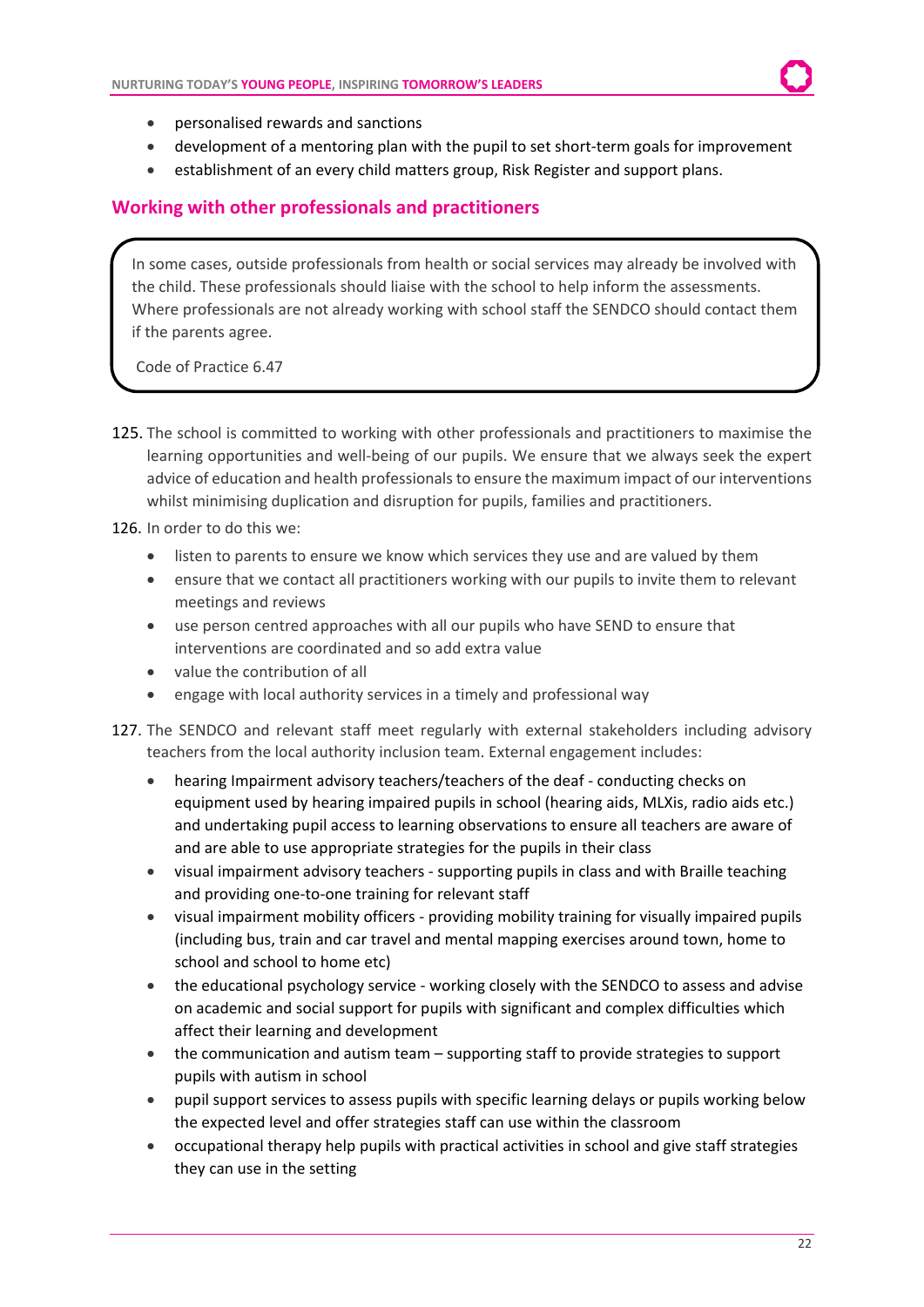- children's social care team ensuring appropriate provision for 'looked after children' (LAC)
- physical disability and visual impairment team carrying out audits of the school estate to ensure accessibility planning meets pupils' needs
- speech and language services working with pupils with speech, language, communication or swallowing difficulties
- school nursing service supporting the school health services programmes

# <span id="page-22-0"></span>**Arrangements for handling complaints about SEND provision**

- 128. We know that all parents want the best for their child and we will always seek to resolve any concerns quickly. Where parents have a concern about the provision being made, they should initially contact their child's teacher or SENDCo who will try to resolve the issue.
- 129. Any individuals wishing to raise a formal complaint relating to the support provided for pupils with special educational needs should follow the school's complaints policy.

# <span id="page-22-1"></span>**How funding is made available to school to meet the needs of pupils who have special educational needs at SEND support stage**

- 130. Our school receives funding through a formula basis. This funding, allows us to meet the needs of a wide range of pupils who have special educational needs including those who require up to six thousand pounds of individual support.
- 131. Whilst this element meets the needs of most children and young people with special educational needs in our school, those with the most exceptional needs may require additional funding. This 'top up' and comes from a funding stream which is part of the high needs block held by the local authority on behalf of pupils in Birmingham aged 0-25. This funding, which provides resources to an education health and care plan, it can also be accessed through a support plan where needs are significant.

# <span id="page-22-2"></span>**When would the school 'refer to the local authority'?**

- 132. 'Referring a child to the local authority' means that the person who submits the referral believes that the child's needs are so complex that they cannot be met from the resources which are normally available to a school. These children may require an education, health and care needs assessment which may result in an education, health and care plan.
- 133. Education, health and care plans are required by those pupils:
	- where the resources required to meet their special educational needs, cannot reasonably be provided from the resources normally available to mainstream providers; and
	- who have a significantly greater difficulty in learning than the majority of others of the same age
- 134. Low attainment does not automatically indicate a need for an education, health and care plan needs assessment as the progress made may still represent adequate progress relative to the child/young person's ability.